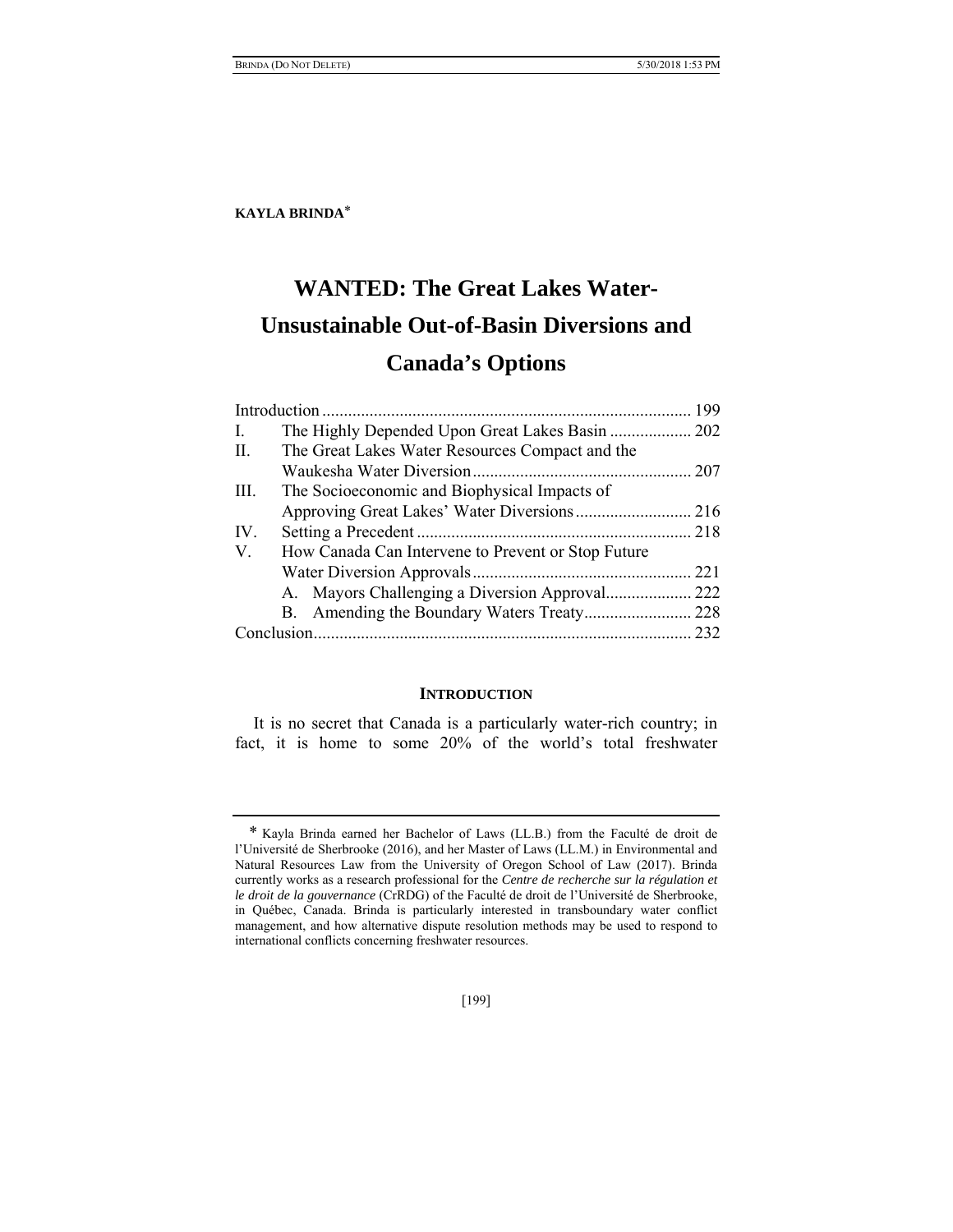resources.<sup>1</sup> This supply may seem more than enough to respond to the current and future needs of Canada's thirty million people, which corresponds to approximately 0.5% of the worldwide population.2 However, the reality is quite different. First, only about 7% of this global supply is renewable.<sup>3</sup> Second, as more than half of this water supply drains northward into the Arctic Ocean and Hudson Bay, it remains unavailable to 85% of the Canadian population who live along the country's southern border.<sup>4</sup> That means the remaining supply, while still abundant in comparison to geographically dryer regions in the world, is heavily used and often overly stressed.<sup>5</sup>

Some of this vulnerable natural resource is shared with Canada's neighbor to the south, the United States. More precisely, 40% of Canada's boundary with the United States is water.<sup>6</sup> The Great Lakes Basin is included among the various water resources straddling the boundary between the United States and Canada.<sup>7</sup> Because of this binational geographic position, the Canadian provinces of Ontario and Québec must conjunctively manage the Great Lakes and the St. Lawrence River Basin with the United States, more specifically with the Great Lakes-St. Lawrence River Basin Water Resources Council (Compact Council) through the Great Lakes and the St. Lawrence River Basin Compact.<sup>8</sup> As detailed later in this Article, the Compact Council is composed of the Governors from the eight U.S. Great Lakes States (Illinois, Indiana, Michigan, Minnesota, New York, Ohio, Wisconsin, and the Commonwealth of Pennsylvania).9

Despite the Great Lakes' vulnerability, North Americans commonly believe that the Great Lakes represent an infinite water

<sup>1</sup> *Frequently Asked Questions*, GOV'T OF CAN., https://www.ec.gc.ca/eau-water/default .asp?lang=En&n=1C100657-1 (last modified Feb. 6, 2012).

<sup>2</sup> *Id.*

<sup>3</sup> *Id.*

<sup>4</sup> *Id.*

<sup>5</sup> *Id.*

<sup>6</sup> *Canadian Water Facts*, ALTA. WATER PORTAL, http://albertawater.com/learn /interesting-facts/canada (last visited Dec. 18, 2017).

<sup>7</sup> *Id.*

<sup>8</sup> Great Lakes-St. Lawrence River Basin Water Resources Compact*,* Pub. L. No. 110- 342, 122 Stat. 3739, art. 1, § 1.2 (2008) [hereinafter Compact].

<sup>9</sup> *Great Lakes-St. Lawrence River Basin Water Resources Council Members and Alternates*, GREAT LAKES-ST. LAWRENCE RIVER BASIN WATER RESOURCES COUNCIL [hereinafter COMPACT COUNCIL], http://www.glslcompactcouncil.org/Membership.aspx (last visited Dec. 18, 2017).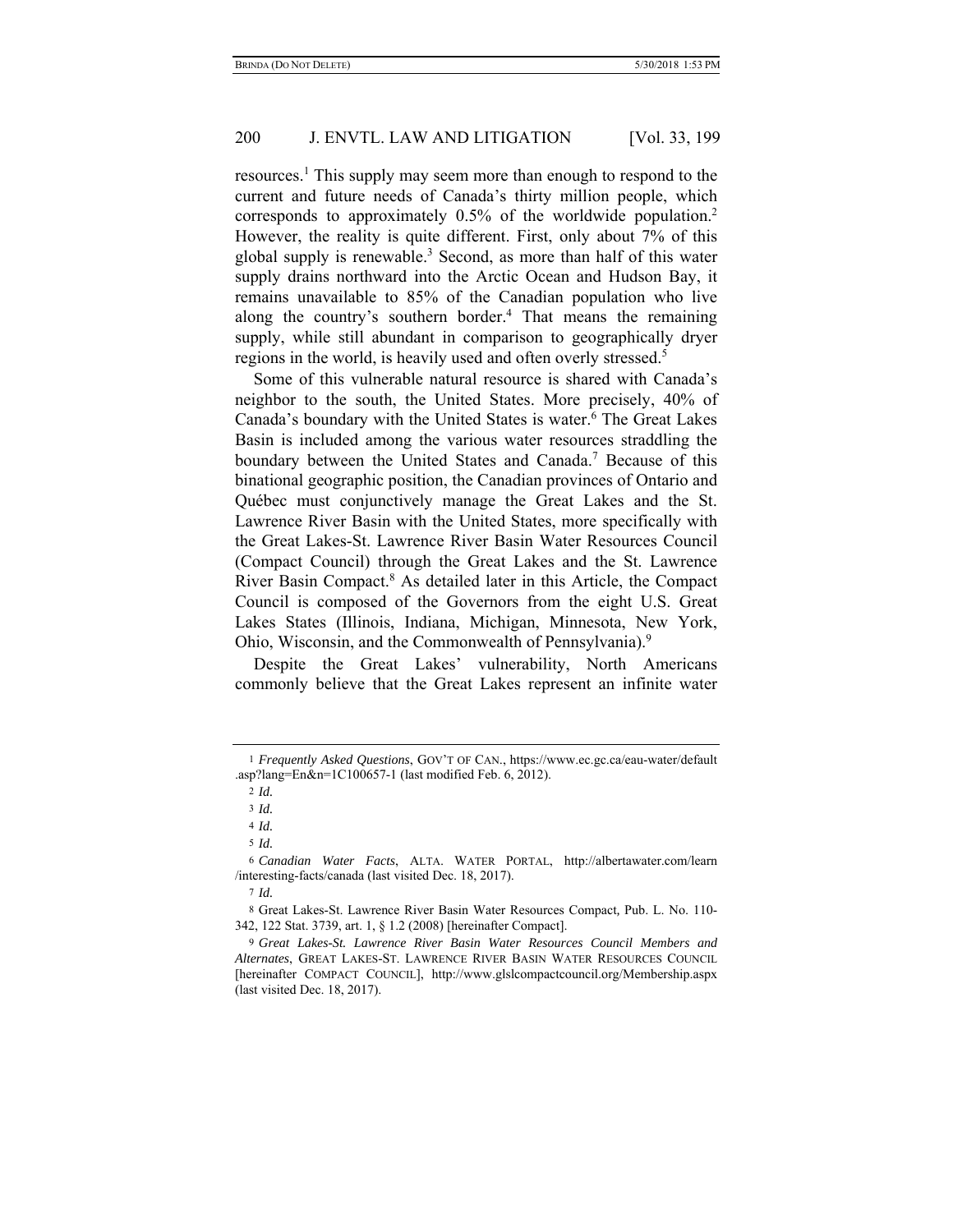#### 2018] *WANTED: The Great Lakes Water-Unsustainable* 201 *Out-of-Basin Diversions and Canada's Options*

supply due to their size.<sup>10</sup> This misconception leads to the illusion that the Great Lakes could be relied upon to meet the needs of out-ofbasin communities. In light of this, both nations are confronted with choices concerning conservation, prevention, and possible water diversions towards geographic areas that face serious water quantity and quality challenges. The recent approval of a new out-of-basin water diversion<sup>11</sup> from Lake Michigan to the City of Waukesha, Wisconsin, has raised serious concerns.<sup>12</sup> In fact, some of Canada's local government entities expressed strong disagreement with the approval of the diversion towards the City of Waukesha, claiming that it is unsustainable. $^{13}$ 

In response to these justified apprehensions, this Article provides an overview of certain avenues through which Canada can prevent and stop current and future out-of-basin diversions approved by the Compact Council. The first section explains how the Great Lakes Basin is a network of abundant, yet vulnerable, water resources, upon which both the United States and Canada rely environmentally, socially, and economically. The second section focuses on the Waukesha water diversion, addressing the Compact and the diversion possibilities it offers, as well as the Waukesha water diversion proposal and its approval by the Compact Council. The third section covers socioeconomic and biophysical impacts resulting from such a Great Lakes water diversion approval. The fourth section explains how this diversion sets a worrisome precedent for the future

12 Susan Bence, *As Waukesha Diversion Plan Pushes Forward, Concerns for Great Lakes Water Remain High*, MILWAUKEE PUB. RADIO (Aug. 3, 2017), http://wuwm.com /post/waukesha-diversion-plan-pushes-forward-concerns-great-lakes-water-remain-high #stream/0.

<sup>10</sup> *See* Editorial Board, *Editorial: Droughts and the Great Lakes: When Dry Regions Eet Thirsty Enough . . .*, CHI. TRIB., (Apr. 24, 2015, 11:02 AM), http://www.chicago tribune.com/news/opinion/editorials/ct-california-drought-great-lakes-water-compact-lake -michigan-edit-0426-bd-20150424-story.html (explaining the idea that "[s]tates like Wisconsin are awash in water," the belief that the Great Lakes basin offers enough water supply for it to be pipelined to the Southern U.S. states).

<sup>11</sup> Compact, *supra* note 8, at § 1.2 ("Diversion is a transfer of Water from the Basin into another watershed, or from the watershed of one of the Great Lakes into that of another by any means of transfer, including but not limited to a pipeline, canal, tunnel, aqueduct, channel, modification of the direction of a water course, a tanker ship, tanker truck or rail tanker but does not apply to Water that is used in the Basin or a Great Lake watershed to manufacture or produce a Product that is then transferred out of the Basin or watershed.").

<sup>13</sup> Press Release, City of St. Catharines, Mayors Oppose Waukesha Water Diversion (June 16, 2016), https://www.stcatharines.ca/en/governin/resources/GLSLCI-Press-Re lease---Mayors-Oppose-Waukesha.pdf.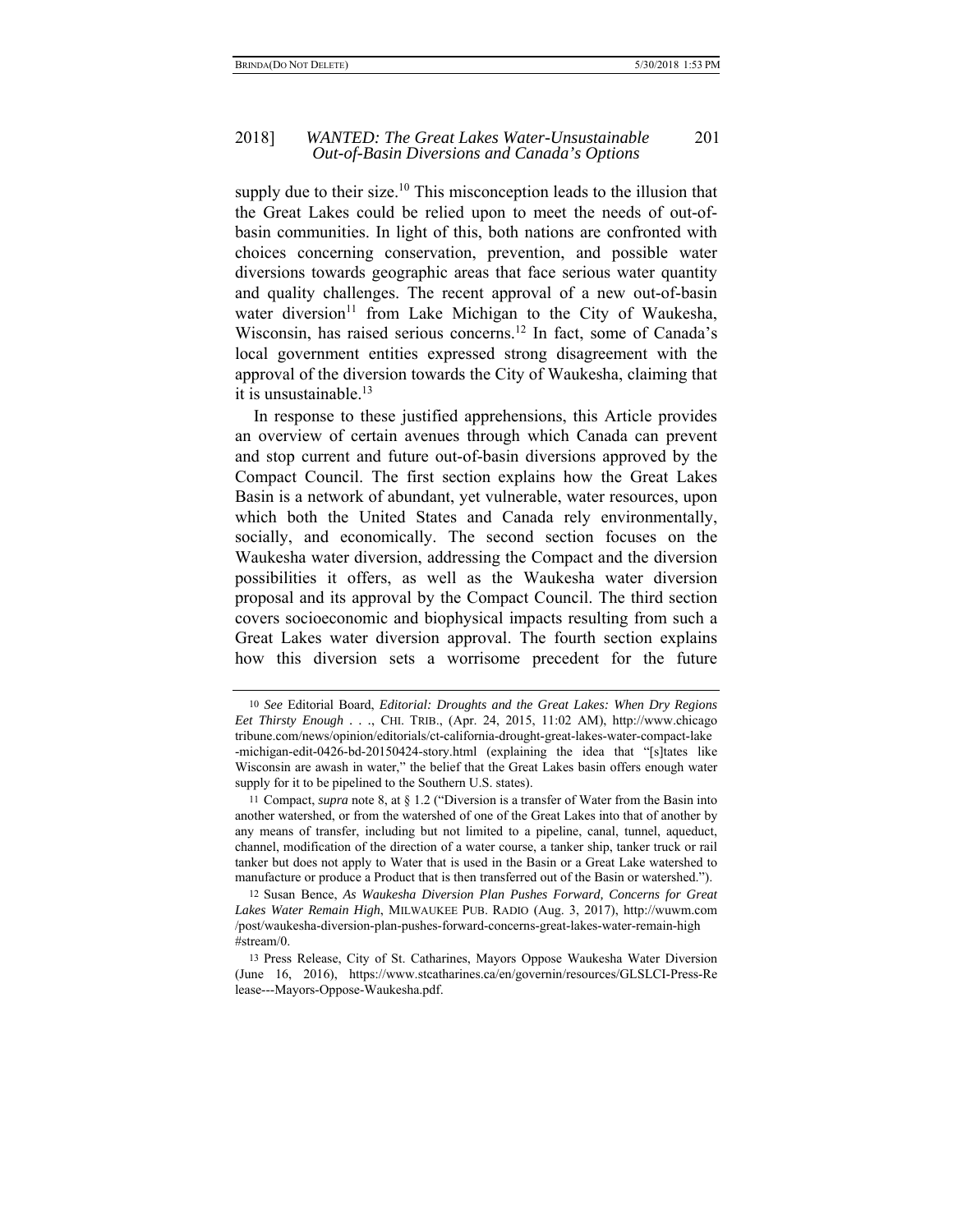application of the Compact. Finally, the fifth section addresses how Canada's federal government, provinces, and cities can intervene to stop Great Lakes Water diversions if more are approved in the near future.

### **THE HIGHLY DEPENDED UPON GREAT LAKES BASIN**

The Great Lakes Basin is a network of abundant, yet vulnerable, water resources, upon which both the United States and Canada depend environmentally, socially, and economically. To better understand the intricacies of this freshwater system, this section discusses the geophysical, social, and economic importance of each Lake and brings to light their geographical interconnectedness, which is essential to understanding how an event or phenomenon affecting one of the Great Lakes necessarily has a ripple effect on the Great Lakes basin in general. By explaining how each Great Lake is unique and of immense importance, this section sets the stage to better grasp why it is crucial for Canada to proactively protect these waters from being diverted outside the Great Lakes Basin.

The Great Lakes, which contain "95% of the surface freshwater in the United States," are a vital component to the U.S. economy, and greatly affect all aspects of the environment.14 Lakes Ontario, Erie, Huron, Michigan, and Superior—and their connecting channels represent the vastest fresh surface water system on our planet.<sup>15</sup> This basin fosters a large number of streams, wetlands, marshes, and forests, which form the ecosystems home to more than 3,500 plant and animal species, including some especially diverse fish and migratory bird species.<sup>16</sup> This network covers more than 94,000 square miles and drains twice as much land while holding approximately 6 quadrillion gallons of water, about one-fifth of the world's fresh surface water supply.<sup>17</sup>

The Great Lakes provide several ecological services, such as "water filtration and storage, flood control, nutrient cycling, and

<sup>14</sup> *The Great Lakes*, SUSTAIN OUR GREAT LAKES, http://www.sustainourgreatlakes.org /about/our-lakes/ (last visited Dec. 18, 2017).

<sup>15</sup> *The Great Lakes*, GREAT LAKES INFO. NETWORK, https://www.glc.org/lakes/ (last visited Dec. 18, 2017).

<sup>16</sup> *The Great Lakes*, *supra* note 14.

<sup>17</sup> *Id.*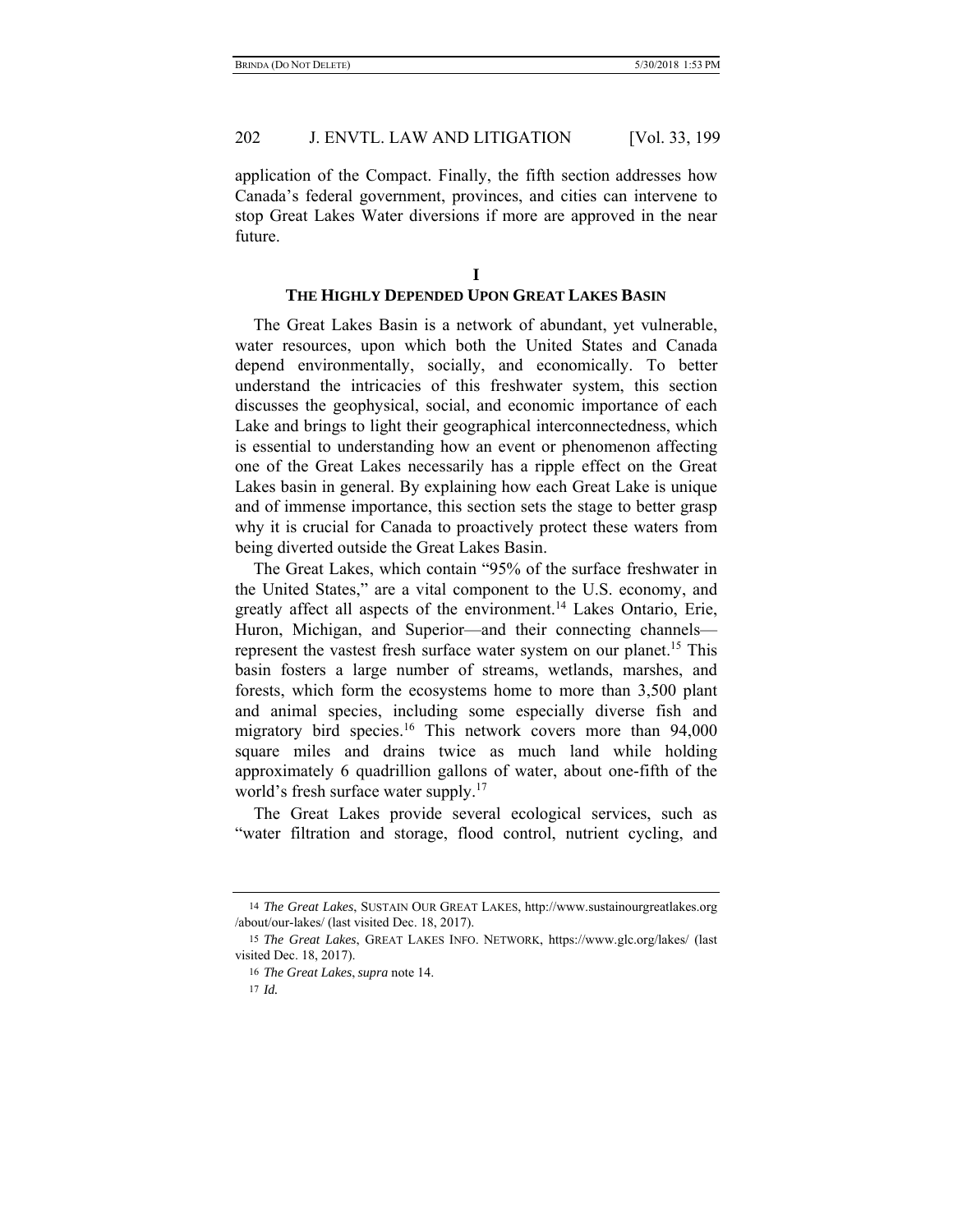#### 2018] *WANTED: The Great Lakes Water-Unsustainable* 203 *Out-of-Basin Diversions and Canada's Options*

carbon storage."18 Additionally, the Great Lakes allow nearby communities to thrive economically. In fact, because of their "rich tradition of agricultural production, commercial and sport fishing, industrial manufacturing, and tourism and recreation," the Great Lakes surpass that of many developed nations' economic activity.<sup>19</sup> Because four of the five lakes straddle the border between Canada and the United States, $20$  the Great Lakes truly represent a system of precious freshwater resources shared between two nations.

Numerous locks, channels, and rivers connect the different Great Lakes to each other and, eventually, to the Atlantic Ocean.<sup>21</sup> Despite their profound interconnectedness, each Great Lake has widely varying characteristics. In the following paragraphs, the descriptions of the Lakes are ordered according to their geographic position, proceeding from East to West, from the St. Lawrence River to Lake Superior.

Straddling the border between the United States and Canada, Lake Ontario is a downstream Great Lake, meaning that through its geophysical situation, human activities throughout Lake Superior, Michigan, Huron, and Erie basins impact it, because water comes through the other Lakes before reaching Lake Ontario.<sup>22</sup> Its drainage basin includes Ontario, New York, and Pennsylvania,<sup>23</sup> and "is homeand source of drinking water- to 9-million people."<sup>24</sup> Significant urban industrial centers were developed on the Lake's Canadian shore, and "more Canadians live in the Lake Ontario watershed than any other watershed in the country."25 However, the U.S. shore is "less urbanized and is not as intensively farmed."26 Unfortunately, Lake Ontario is the most threatened Great Lake. In fact, "because of

<sup>18</sup> *Id.*

<sup>19</sup> *Id.*

<sup>20</sup> *The Great Lakes Seaway Navigation System*, AM. GREAT LAKES PORTS ASS'N, http://www.greatlakesports.org/industry-overview/the-great-lakes-seaway-navigation-sys tem/ (last visited Dec. 18, 2017).

<sup>21</sup> *See id.* 

<sup>22</sup> *Lake Ontario*, U.S. ENVTL. PROTECTION AGENCY, https://www.epa.gov/greatlakes /lake-ontario (last updated Feb. 2, 2018).

<sup>23</sup> *About the Lakes*, GREAT LAKES COMM'N, https://www.glc.org/lakes/lake-ontario (last visited Dec. 18, 2017).

<sup>24</sup> *Lake Ontario*, LAKE ONTARIO WATERKEEPER, http://www.waterkeeper.ca/lake -ontario/ (last visited Dec. 18, 2017).

<sup>25</sup> *Id.*

<sup>26</sup> *About the Lakes*, *supra* note 23.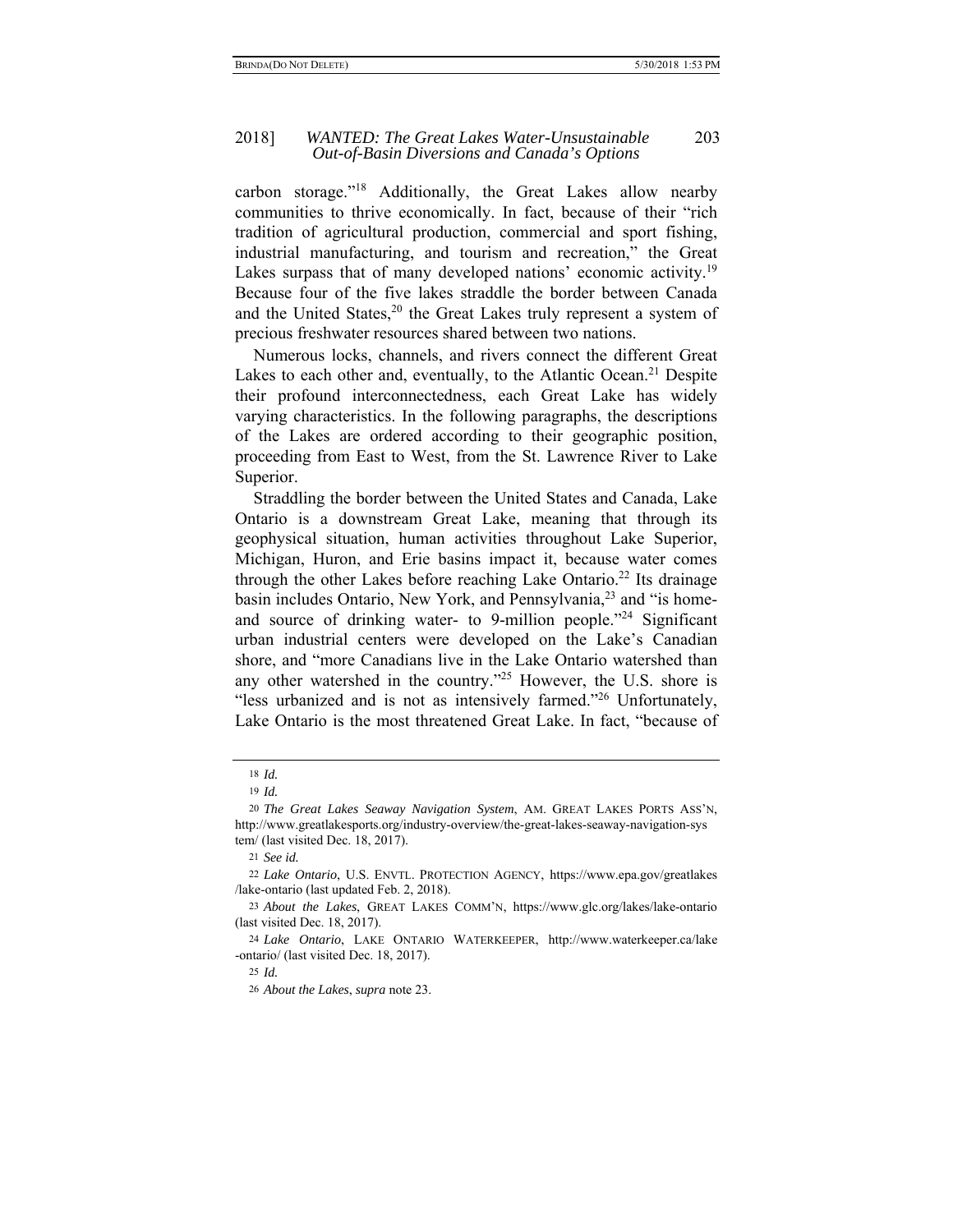human activities, at least 10 species of fish have gone extinct and at least 15 exotic species have been introduced in the last 200 years."27

Next in line is Lake Erie, the smallest by water volume (484 cubic km)<sup>28</sup> of the five Great Lakes. Lake Erie has a surface area a little less than  $10,000$  square miles,  $29$  and covers four U.S. states (New York, Pennsylvania, Ohio, and Michigan), and the Canadian province of Ontario.<sup>30</sup> The Lake is surrounded by fertile soils, and thus, "the basin is intensively farmed and is the most densely populated of the five lake basins."31 "About one-third of the total population of the Great Lakes basin is in the Lake Erie watershed."<sup>32</sup> This equates to "[a]pproximately twelve million people liv[ing] in the watershed, including seventeen metropolitan areas with more than 50,000 residents."33 Further, nearly eleven million inhabitants fully depend on Lake Erie for their drinking water.<sup>34</sup> This Great Lake is also very "popular with sports fishermen and it boasts an extensive walleye fishery. Charter fishing boats also take tourists out to catch small mouth bass."35 Consequently, the lake's good health is essential to the region's prosperity.

To the west of Lake Erie, Lake Huron is hydrologically inseparable from Lake Michigan, to which it is joined by the Straits of Mackinac.<sup>36</sup> Lake Huron has a drainage area that covers certain areas of Michigan and Ontario, and includes the intensively farmed Saginaw River basin as well as the Flint and Saginaw-Bay City

31 *Lake Erie*, GREAT LAKES COMM'N, *supra* note 29.

<sup>27</sup> LAKE ONTARIO WATERKEEPER, *supra* note 24.

<sup>28</sup> *Physical Features of the Great Lakes*, U.S. ENVTL. PROTECTION AGENCY, https://www.epa.gov/greatlakes/physical-features-great-lakes (last updated Sept. 21, 2016).

<sup>29</sup> *Lake Erie*, GREAT LAKES COMM'N, https://www.glc.org/lakes/lake-erie (last visited Dec. 18, 2017).

<sup>30</sup> Kim Ann Zimmerman, *Lake Erie Facts*, LIVE SCI. (June 27, 2017, 11:41 PM), https://www.livescience.com/34480-lake-erie.html.

<sup>32</sup> *Lake Erie*, U.S. ENVTL. PROTECTION AGENCY, https://www.epa.gov/greatlakes/lake -erie (last updated Feb. 2, 2018). A watershed is defined as a precipitation collector: it consists in the section of land in which the streams are drained and rain falls to a common outlet that can take the form of an outflow of a reservoir, mouth of a bay, or point along a stream channel. The water falls in outflows and accumulates. *What is a Watershed?*, USGS, http://water.usgs.gov/edu/watershed.html (last modified Dec. 9, 2016).

<sup>33</sup> *Lake Erie*, U.S. ENVTL. PROTECTION AGENCY, *supra* note 32.

*<sup>34</sup> Id.*

<sup>35</sup> Zimmerman, *supra* note 30.

<sup>36</sup> *Lake Huron*, GREAT LAKES COMM'N, https://www.glc.org/lakes/lake-huron (last visited Dec. 18, 2017).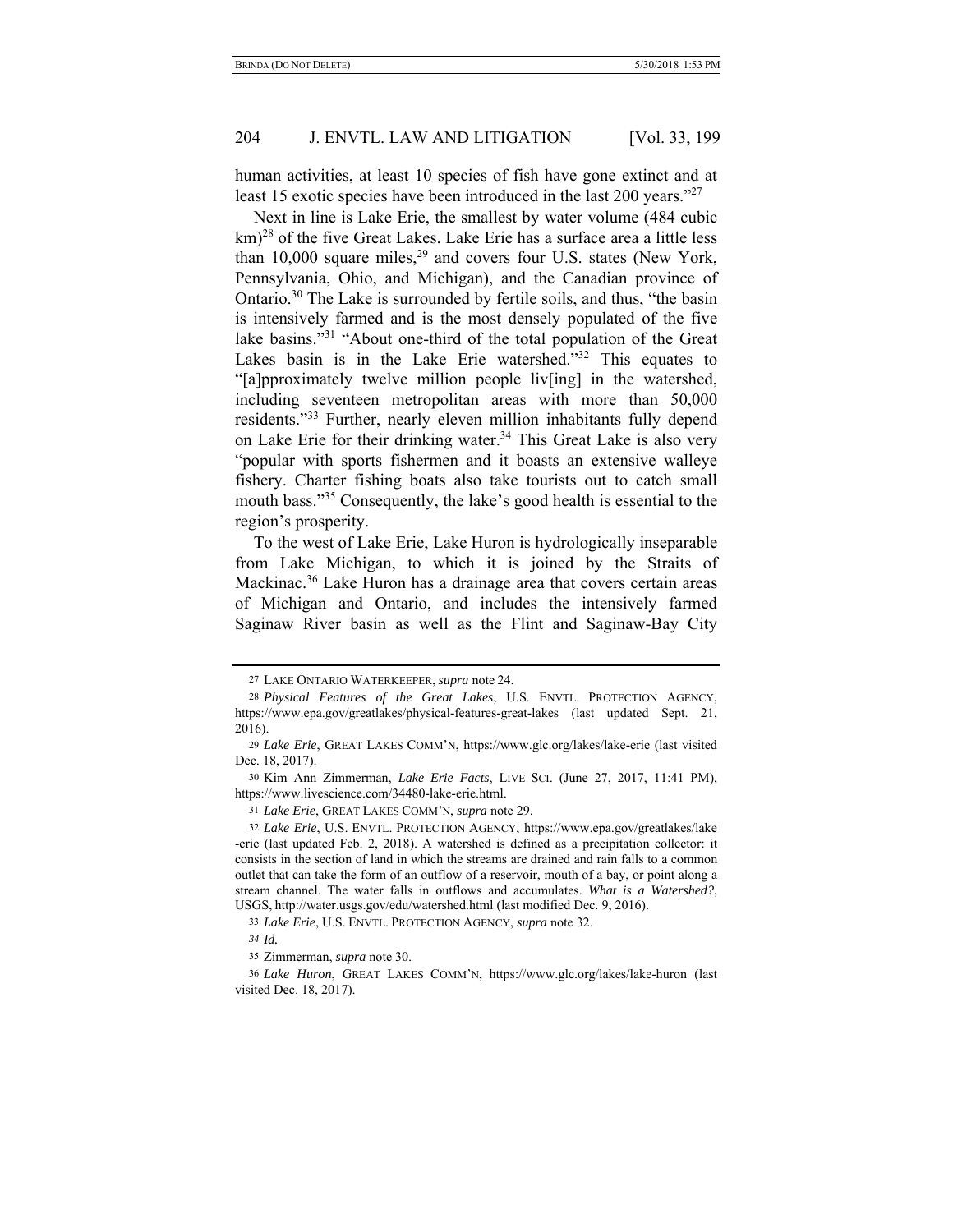#### 2018] *WANTED: The Great Lakes Water-Unsustainable* 205 *Out-of-Basin Diversions and Canada's Options*

metropolitan areas.<sup>37</sup> Lake Huron is the second largest Great Lake by surface, and "[t]he population on the U.S. side of the basin is 1,191,467 and 1,502,687 in Canada."38

Contrary to the other transboundary Great Lakes, Lake Michigan is entirely located in the United States. It contains approximately 1,180 cubic miles of freshwater, $39$  and its drainage basin "includes portions" of Illinois, Indiana, Michigan and Wisconsin."40 Although the northern sector of this Great Lake remains less developed, sparsely populated and mostly covered with forests,<sup>41</sup> "its more temperate southern basin contains the Milwaukee and Chicago metropolitan areas."42 In fact, while approximately twelve million people live along Lake Michigan and depend on its watershed, the majority are concentrated in these two metropolitan areas.<sup>43</sup> Lake Michigan's economic value is highlighted by its importance in the tourism industry: this lake's shoreline features the world's largest freshwater dunes, which attract millions of visitors annually to the beaches and state and national parks.<sup>44</sup> Additionally, "Lake Michigan is known for its excellent trout fishing including Chinook, Coho and Atlantic salmon as well as Rainbow, Brown and Lake Trout."<sup>45</sup>

Located to the Northwest of Lake Michigan, Lake Superior extends almost 350 miles from west to east, and 160 miles from north to south.<sup>46</sup> Its drainage basin covers Michigan, Minnesota, Wisconsin, and Ontario.47 This lake is of significant importance as it has the largest surface area of any freshwater lake in the world and "holds 10% of the world's fresh surface water that is not frozen in a glacier

<sup>37</sup> *Id.*

<sup>38</sup> *Lake Huron Overview*, GLOBAL GREAT LAKES, http://www.globalgreatlakes.org /lgl/huron/ (last visited Dec. 18, 2017).

<sup>39</sup> *Physical Features of the Great Lakes*, *supra* note 28.

<sup>40</sup> *Lake Michigan*, GREAT LAKES COMM'N, https://www.glc.org/lakes/lake-michigan (last visited Apr. 20, 2018).

<sup>41</sup> *Lake Michigan*, U.S. ENVTL. PROTECTION AGENCY, https://www.epa.gov/greatlakes /lake-michigan (last updated Feb. 2, 2018).

<sup>42</sup> *Lake Michigan*, GREAT LAKES COMM'N, *supra* note 40.

<sup>43</sup> Kim Ann Zimmerman, *Lake Michigan Facts*, LIVE SCI. (May 25, 2017, 5:30 PM), https://www.livescience.com/32011-lake-michigan.html.

<sup>44</sup> *Id.*

<sup>45</sup> *Lake Michigan Overview*, GLOBAL GREAT LAKES, http://www.globalgreatlakes .org/lgl/michigan/ (last visited Dec. 18, 2017).

<sup>46</sup> *Lake Superior*, GREAT LAKES COMM'N, https://www.glc.org/lakes/lake-superior (last updated Dec. 18, 2017).

<sup>47</sup> *Id.*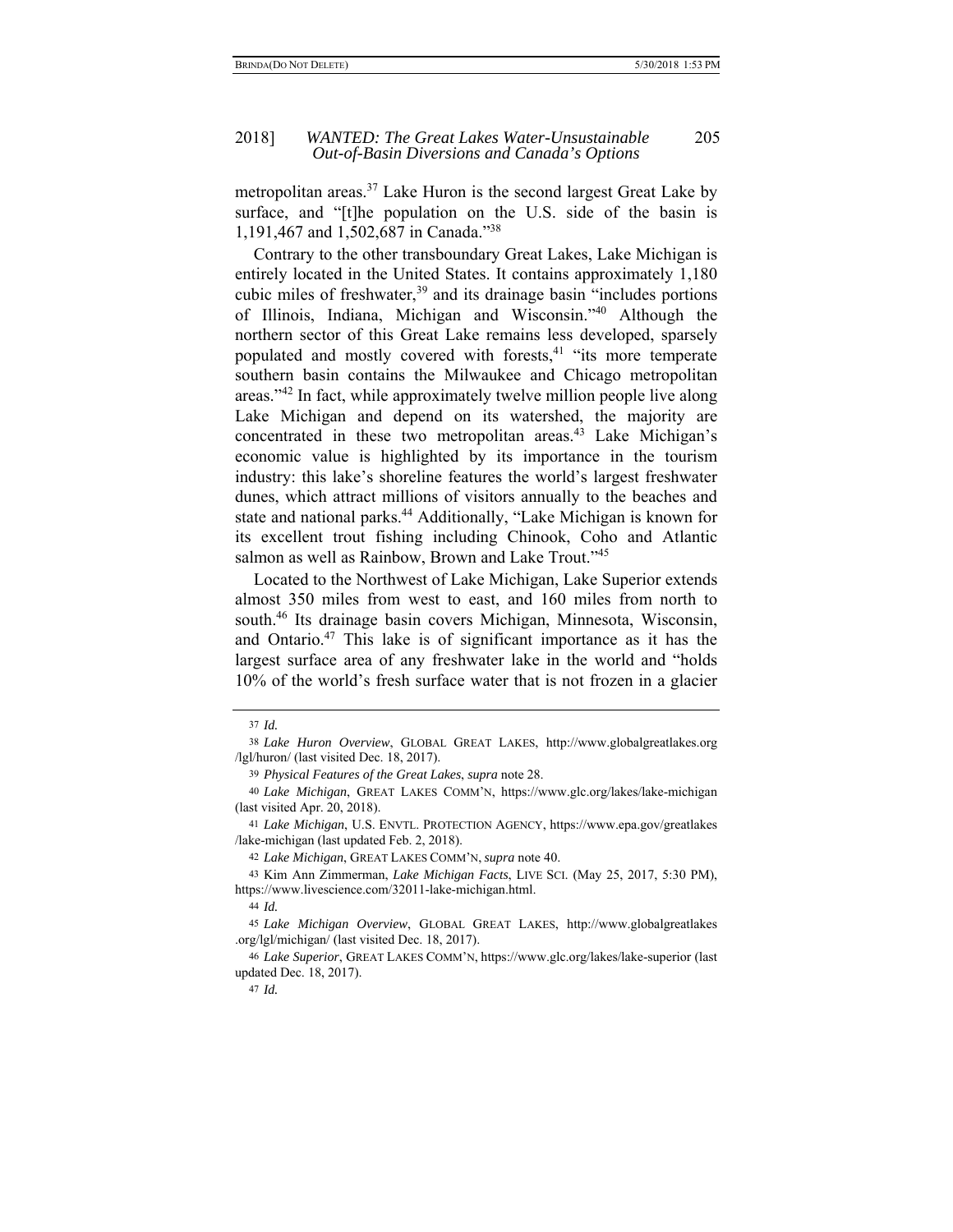or ice cap."48 Because "[m]ost of the Superior basin is sparsely populated, and heavily forested, with little agriculture because of a cool climate and poor soils,"49 it "has not experienced the same levels of development, urbanization and pollution as the other Great Lakes."<sup>50</sup> The economy of the Lake Superior region, and more specifically the prosperity of its two metropolitan areas (Duluth, Minnesota, and Thunder Bar, Ontario), greatly rely on year-round tourism. In fact, while "[s]ummer brings boaters, sightseers, campers, kayakers, anglers, and even swimming sunbathers to the shore . . . . Winter excites skiers, snowmobilers, snowshoers, and ice fishing fans."51 Because the region is economically dependent on the recreational industry surrounding Lake Superior, it is important for this Lake to be protected against development projects that could have a damaging effect in the short and long term.

The Great Lakes system, which is one of the longest deep draft navigation systems in the world, is composed of canals and locks that enable ships to bypass obstructions like rapids and rocks.<sup>52</sup> Transforming naturally non-navigable waterways into navigable ones by taming natural obstacles, navigation locks effectively consist of water staircases: "[t]he lock chamber is gated on either end. After a ships [sic] enters a lock, water is pumped into or out of the chamber, causing the vessel to rise or fall. Once the correct elevation is achieved, the opposite gate opens and the ship exits the chamber."53 Connecting rivers also play a significant role in the functioning of the entire Great Lakes network: "Lake Superior drains into Lake Huron via the St. Mary's River . . . . Lake Erie drains into Lake Ontario via the Niagara River. The entire system flows to the Atlantic Ocean via the St. Lawrence River."54

Although the information shared above portrays each Great Lake as a distinct resource, it also highlights the environmental, social, and

<sup>48</sup> *Superior Facts | 3-quadrillion Gallons, One Great Lake*, MINN. SEA GRANT http://www.seagrant.umn.edu/superior/facts (last modified Dec. 13, 2017).

<sup>49</sup> *Lake Superior*, GREAT LAKES COMM'N, *supra* note 46.

<sup>50</sup> *Lake Superior*, U.S. ENVTL. PROTECTION AGENCY, https://www.epa.gov/greatlakes /lake-superior (last updated Dec. 14, 2017).

<sup>51</sup> MINN. SEA GRANT, *supra* note 48.

<sup>52</sup> *The Great Lakes Seaway Navigation System*, AM. GREAT LAKES PORTS ASS'N, http://www.greatlakesports.org/industry-overview/the-great-lakes-seaway-navigation-sys tem/ (last visited Dec. 19, 2017).

<sup>53</sup> *Id.*

<sup>54</sup> *Id.*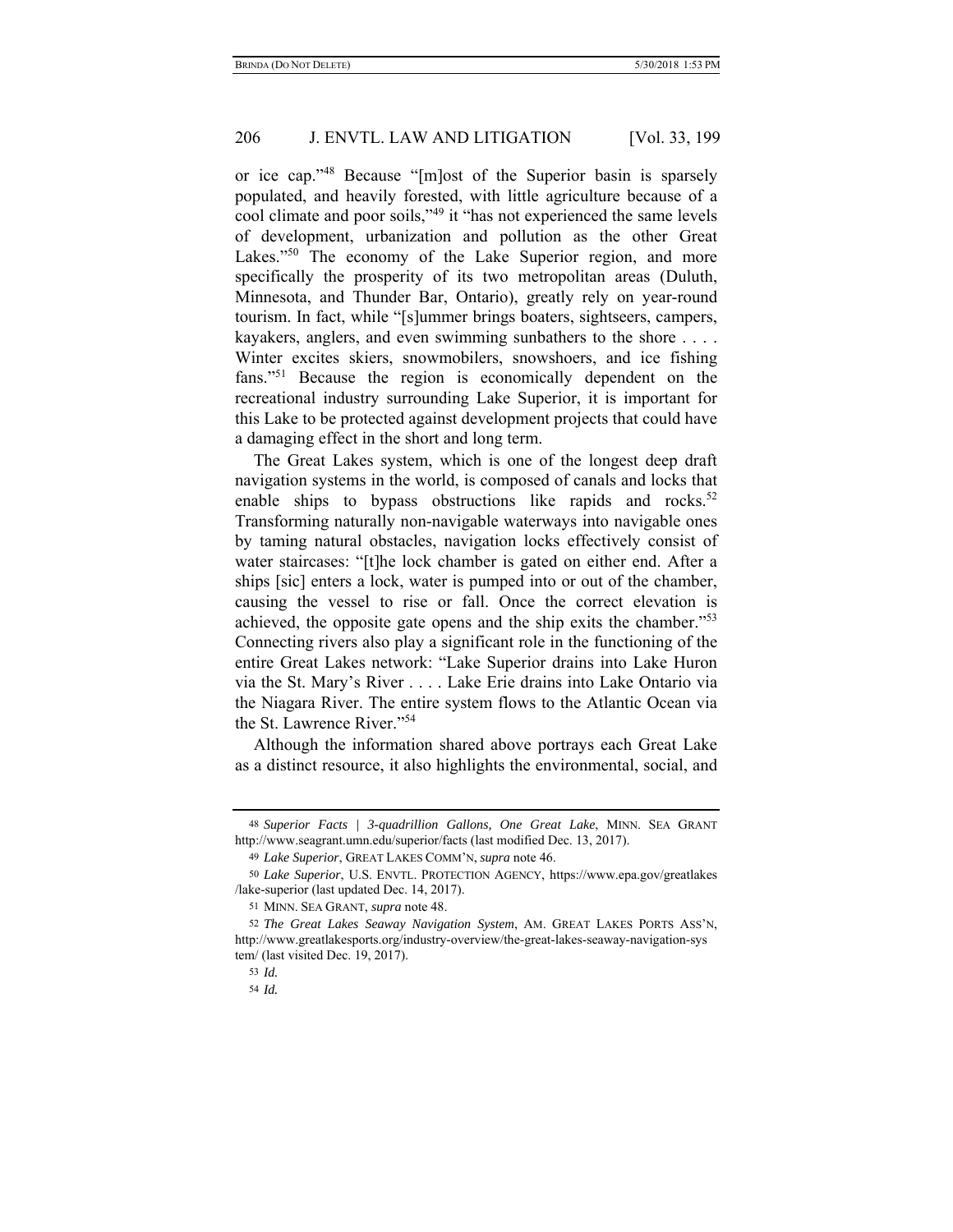#### 2018] *WANTED: The Great Lakes Water-Unsustainable* 207 *Out-of-Basin Diversions and Canada's Options*

economic importance of the Great Lakes and St. Lawrence Basin as an integral system. Because of the fundamental interrelation between the Great Lakes and their connecting waterways, whichever activity affects one specific lake inevitably impacts the entire Great Lakes and St. Lawrence River Basin. As this watershed plays a central role in North America's prosperity, it remains essential to balance the communities' diverse needs with sustainable management of such a resource. Keeping this in mind, this Article's following section explores how the Compact responds to such a reality, and how this translates in the recently approved Waukesha water diversion.

#### **II**

# **THE GREAT LAKES WATER RESOURCES COMPACT AND THE WAUKESHA WATER DIVERSION**

As previously discussed, the Great Lakes Basin represents an invaluable asset to Canada and the United States in many ways. With this in mind, this section provides insight on dealing with such water wealth and the inevitable pressure to share it on a larger scale. This dynamic results in proposals for diversions that test the Compact. In particular, the Waukesha water diversion project, which is described below, provides a great example of this dynamic and the process of its approval by the Compact Counsel.

The Compact constitutes an authority that plays a crucial role in the cases related to Great Lakes' water management.<sup>55</sup> Endorsed in 2005, the Compact became U.S. state and federal law on December 8, 2008, when it was ratified by eight Great Lakes State legislatures, consented to by Congress, and signed by President George W. Bush.<sup>56</sup> This process created the Great Lakes–St. Lawrence River Basin Water Resources Council (Compact Council). Enabling collaboration between certain U.S. states and Canadian provinces to safeguard the Great Lakes,<sup>57</sup> the Compact Council is composed of Great Lakes

<sup>55</sup> *See* Compact, *supra* note 8.

<sup>56</sup> *Agreements*, GREAT LAKES-ST. LAWRENCE RIVER WATER RESOURCES REGIONAL BODY, http://www.glslregionalbody.org/GLSLRBAgreements.aspx (last visited Dec. 19, 2017); *see also* GREAT LAKES–ST. LAWRENCE RIVER BASIN WATER RESOURCES COUNCIL, http://www.glslcompactcouncil.org (last visited Dec. 19, 2017); *see also Protecting Great Lakes Water*, ALLIANCE FOR THE GREAT LAKES, https://greatlakes.org /campaigns/protecting-great-lakes-water/ (last visited Dec. 19, 2017).

<sup>57</sup> *Protecting the Great Lakes*, NAT'L WILDLIFE FED'N, https://www.nwf.org/Our -Work/Waters/Great-Waters-Restoration/Great-Lakes (last visited Apr. 21, 2018).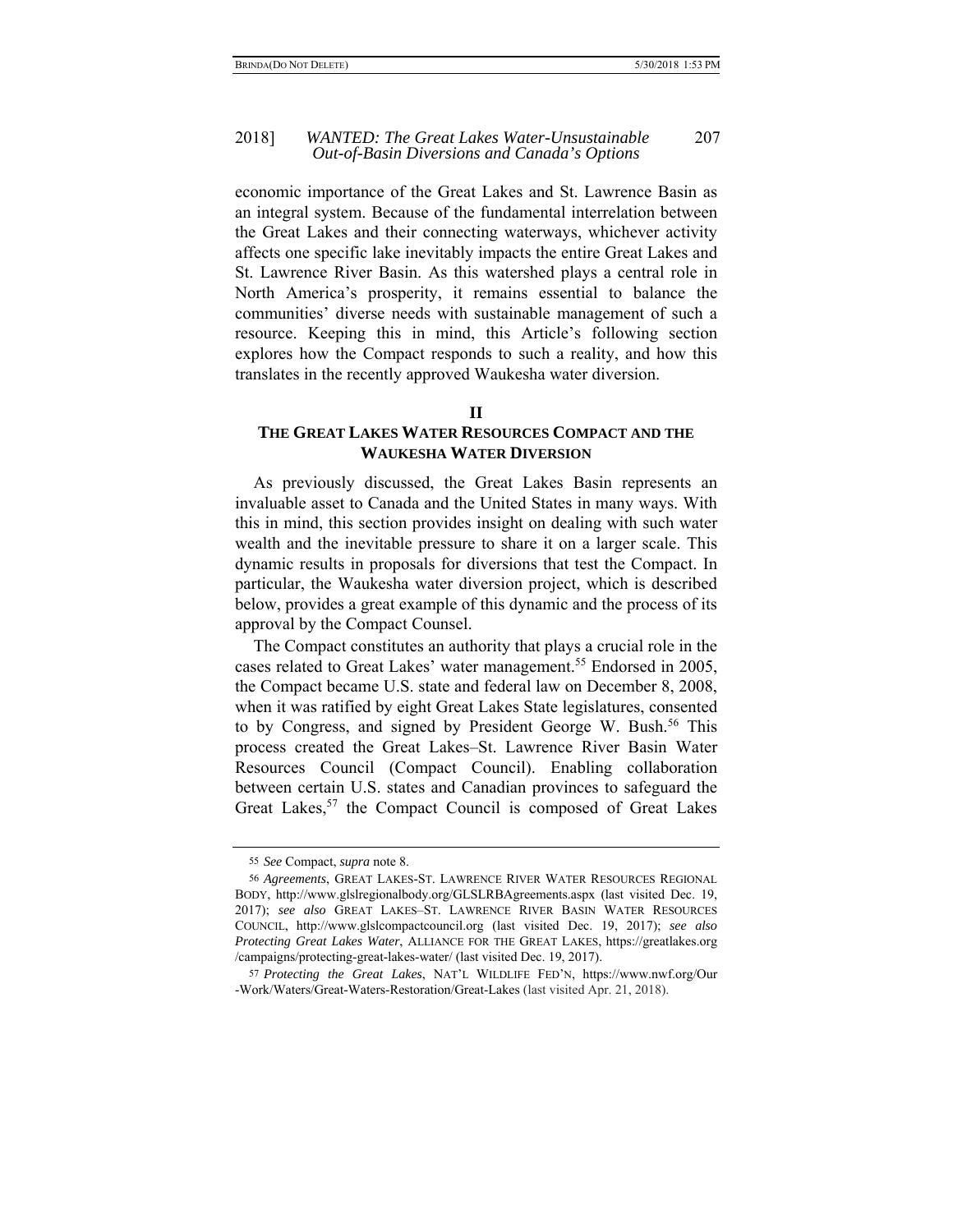Governors from Illinois, Indiana, Michigan, Minnesota, New York, Ohio, Pennsylvania, and Wisconsin.<sup>58</sup> Article 2, section 2.1 of the Compact defines the Compact Council as a "body politic and corporate, with succession for the duration of this Compact, as an agency and instrumentality of the governments" of the States party to the Compact.59 The eight Great Lakes Governors "consult and coordinate with the Premiers of Ontario, Québec and the Great Lakes-St. Lawrence River Water Resources Regional Body to protect the Great Lakes and St. Lawrence River."60 The Great Lakes–St. Lawrence River Water Resources Regional Body was created on December 13, 2005, when the Great Lakes Governors and Canadian Prime Ministers signed the *Great Lakes-St. Lawrence River Basin Sustainable Water Resources Agreement.*61 This agreement "details how the Great Lakes States, Ontario and Québec . . . manage and protect the Basin and provide[s] a framework for each State and Province to enact laws for its protection."<sup>62</sup>

The Compact enforces the Compact Council's mission of ensuring the Great Lakes' protection.63 This historic agreement gives the Compact Council jurisdiction within the limits of the Basin. However "[o]utside the Basin, [the Compact Council] may act in its discretion, but only to the extent such action may be necessary or convenient to effectuate or implement its powers or responsibilities within the Basin and subject to the consent of the jurisdiction wherein it proposes to act."64

The Compact also ensures wildlife and habitat protection from water diversions from the Great Lakes, while supporting rigorous water management within the Great Lakes-St. Lawrence River Basin.<sup>65</sup> While the Compact Council's commitments are described

<sup>58</sup> COMPACT COUNCIL, *supra* note 9.

<sup>59</sup> Compact, *supra* note 8, at art. 2, § 2.1.

<sup>60</sup> *Great Lakes Agreements*, GREAT LAKES–ST. LAWRENCE RIVER BASIN WATER RESOURCES COUNCIL, http://www.glslcompactcouncil.org/Agreements.aspx (last visited Dec. 19, 2017).

<sup>61</sup> *Great Lakes-St. Lawrence River Basin Sustainable Water Resources Agreement*, GREAT LAKES–ST. LAWRENCE RIVER BASIN WATER RESOURCES COUNCIL (Dec. 13, 2005), http://www.glslcompactcouncil.org/Docs/Agreements/Great%20Lakes-St%20Law rence%20River%20Basin%20Sustainable%20Water%20Resources%20Agreement .pdf.

<sup>62</sup> GREAT LAKES-ST. LAWRENCE RIVER WATER RES. REG'L BODY, http://www.glsl regionalbody.org (last visited Dec. 19, 2017).

<sup>63</sup> Compact, *supra* note 8, at art. 1, § 1.3.

<sup>64</sup> *Id.* at art. 2, § 2.7.

<sup>65</sup> NAT'L WILDLIFE FED'N, *supra* note 57.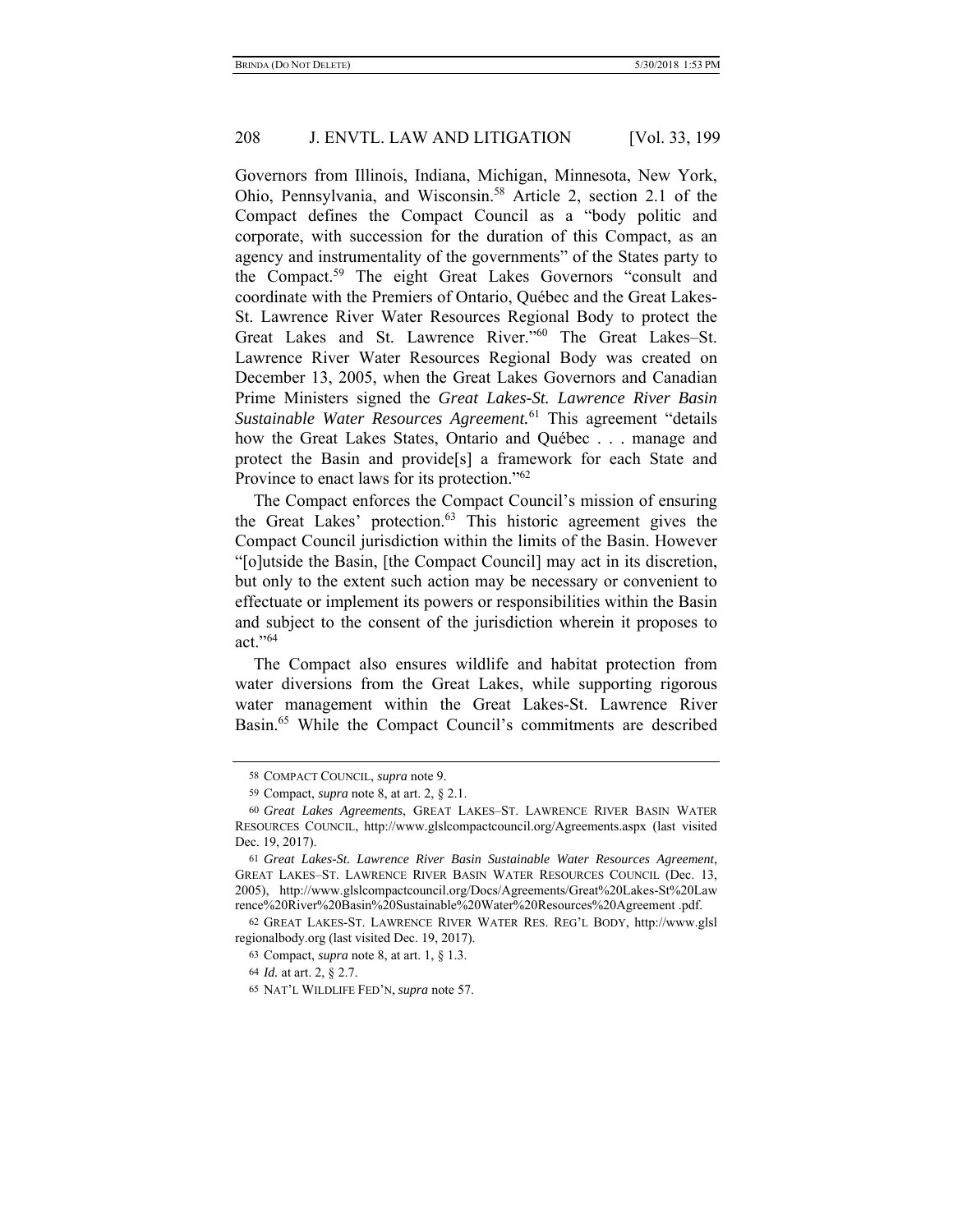more precisely in the historic agreement's section 4.2, among other things, it commits to,

[e]nsuring improvement of the Waters and Water Dependent Natural Resources; . . . [p]rotecting and restoring the hydrologic and ecosystem integrity of the Basin; . . . [r]etaining the quantity of surface water and groundwater in the Basin; . . . [e]nsuring sustainable use of Waters of the Basin; and, . . . [p]romoting the efficiency of use and reducing losses and waste of Water.<sup>66</sup>

 The Compact's apparent promotion of efficiency is mostly due to the fact that "it treats groundwater, surface water and Great Lakes tributaries as a single ecosystem,"67 rather than considering them as dichotomous elements. Opting to manage the Great Lakes' complementary components with a disconnected approach would be less efficient because it would not correspond to the basin's reality and needs, and would therefore harm its intertwined ecosystems.

In light of the conservation and sustainable management objectives listed above, Article 4, section 4.8 of the Compact generally prohibits new or increased diversions of water resources from the Great Lakes Basin.68 Despite its general prohibition of diversions, the Compact does include certain exceptions that may apply to this prohibition.<sup>69</sup> Such diversions exempted from the Compact's general water diversion prohibition make it possible to help a community in great need of drinking water by providing it with freshwater from the Great Lakes Basin.70

The first exception to the general prohibition of water diversions from the Great Lakes and Saint-Lawrence River basin focuses on water diversion for straddling communities.<sup>71</sup> It concerns "any incorporated city, town or the equivalent thereof[] wholly within any County that lies partly . . . in the Basin [and] whose corporate boundary existing as of the effective date of this Compact, is partly within the Basin or partly within two Great Lakes watersheds."<sup>72</sup> In order for a straddling community to utilize this exception, all the

<sup>66</sup> Compact, *supra* note 8, at art. 4, § 4.2(1).

<sup>67</sup> NAT'L WILDLIFE FED'N, *supra* note 57.

<sup>68</sup> Compact, *supra* note 8, at art. 4, § 4.8.

<sup>69</sup> *Id.* at art. 4, § 4.9.

<sup>70</sup> Christina L. Wabiszewski, *Diversions from the Great Lakes: Out of the Watershed and in Contravention of the Compact*, 100 MARQUETTE L. REV. 628, 649 (2016).

<sup>71</sup> Compact, *supra* note 8, at art. 4, § 4.9(1).

<sup>72</sup> *Id.* at art. 1, § 1.2 (defining "Straddling Community").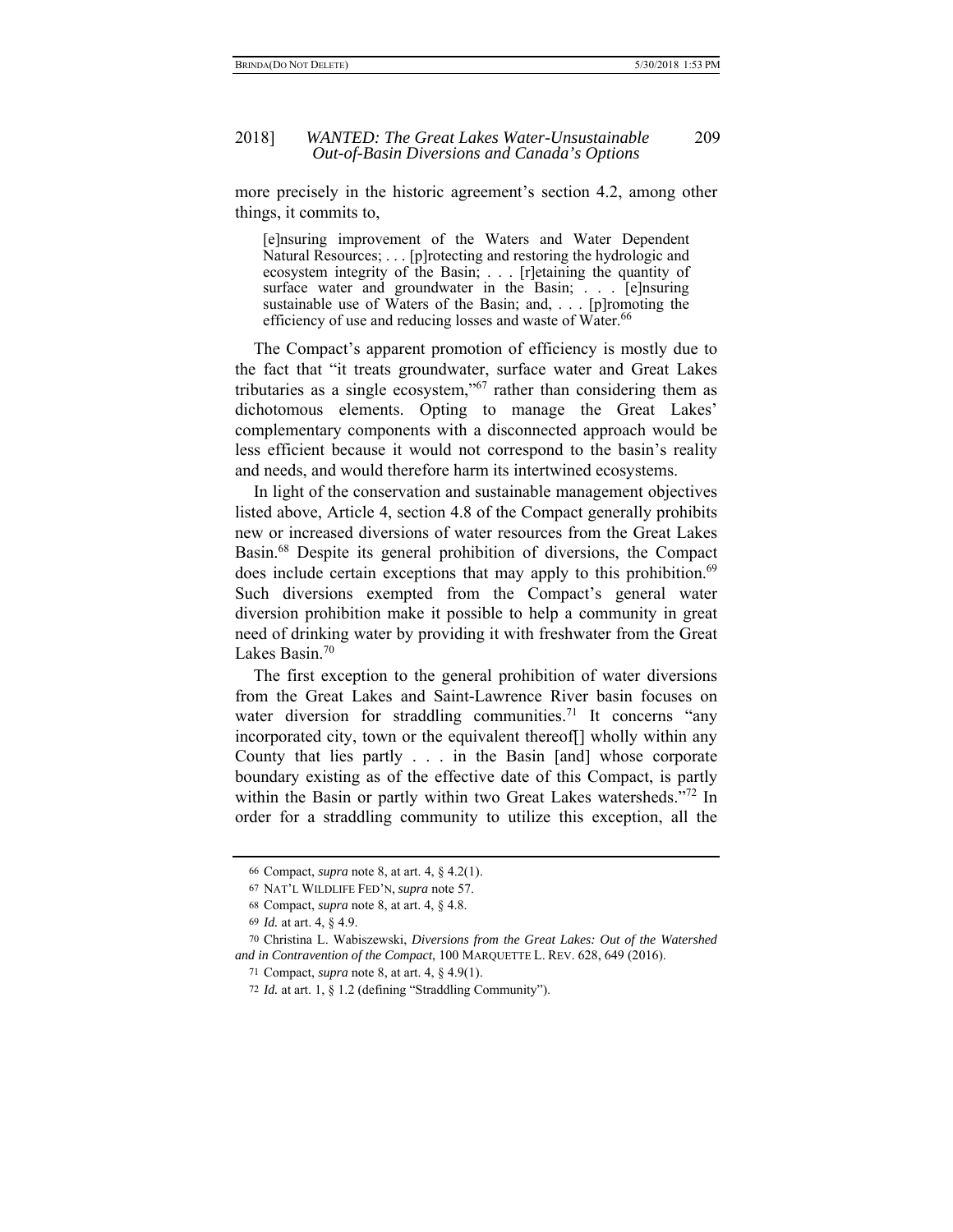surface water that is transferred to it, regardless of the volume, must be used strictly for public water supply purposes within the straddling community.73 According to the Compact, "public water supply purposes" means that the water must be distributed to the public through a physically connected system of treatment, storage, and distribution facilities serving a group of largely residential customers.74 It may also serve industrial, commercial, and other institutional operators.75

However, there is an essential condition to the straddling communities exception: all the water that is exceptionally withdrawn from the basin to respond to the community's needs must be returned, whether naturally or after use, to the source watershed.<sup>76</sup> This condition may initially seem like it protects the integrity of the Great Lakes Basin because it recognizes that rivers, locks, and channels are directly linked to the Great Lakes, and any large increase or decrease of the amount of water they hold directly affects the Great Lakes' integrity. After all, it is required for water management authorities to put together and apply a water return plan if they propose a water diversion from a stream that is directly tributary to a Great Lake or the St. Lawrence River.<sup>77</sup> However, this exception is not as protective as it seems. As stated above, regular diversions and water returns cause water fluctuations, which may have serious ecologic and economic impacts. Consequently, diversions could affect fishing and recreational conditions.78 Furthermore, although no surface water or groundwater from outside the basin can be used to increase the return quantity of withdrawn water to the source watershed, an exception to this exception may apply when the concerned water resource has certain characteristics, more precisely if it:

[i]s part of a water supply or wastewater treatment system that combines water from inside and outside of the Basin; . . . [i]s treated to meet applicable water quality discharge standards and to prevent the introduction of invasive species into the Basin;  $\ldots$  [and] [m]aximizes the portion of water returned to the Source Watershed

<sup>73</sup> *Id.* at art. 4, § 4.9(1)(a).

<sup>74</sup> *Id.* at art. 1, § 1.2 (defining "Public Water Supply Purposes").

<sup>75</sup> *Id.* at art. 1 § 1.2.

<sup>76</sup> *Id.* at art. 4, § 4.9(1)(a).

<sup>77</sup> *Id.* at art. 4, § 4.9.

<sup>78</sup> *See* Bruce A. Manny, *Potential Impacts of Water Diversions on Fishery Resources in the Great Lakes: Contribution No. 610 of the Great Lakes Fishery Laboratory, U.S. Fish and Wildlife Service, 1451 Green Road, Ann Arbor, Michigan 48105*, 9 FISHERIES 19 (1984).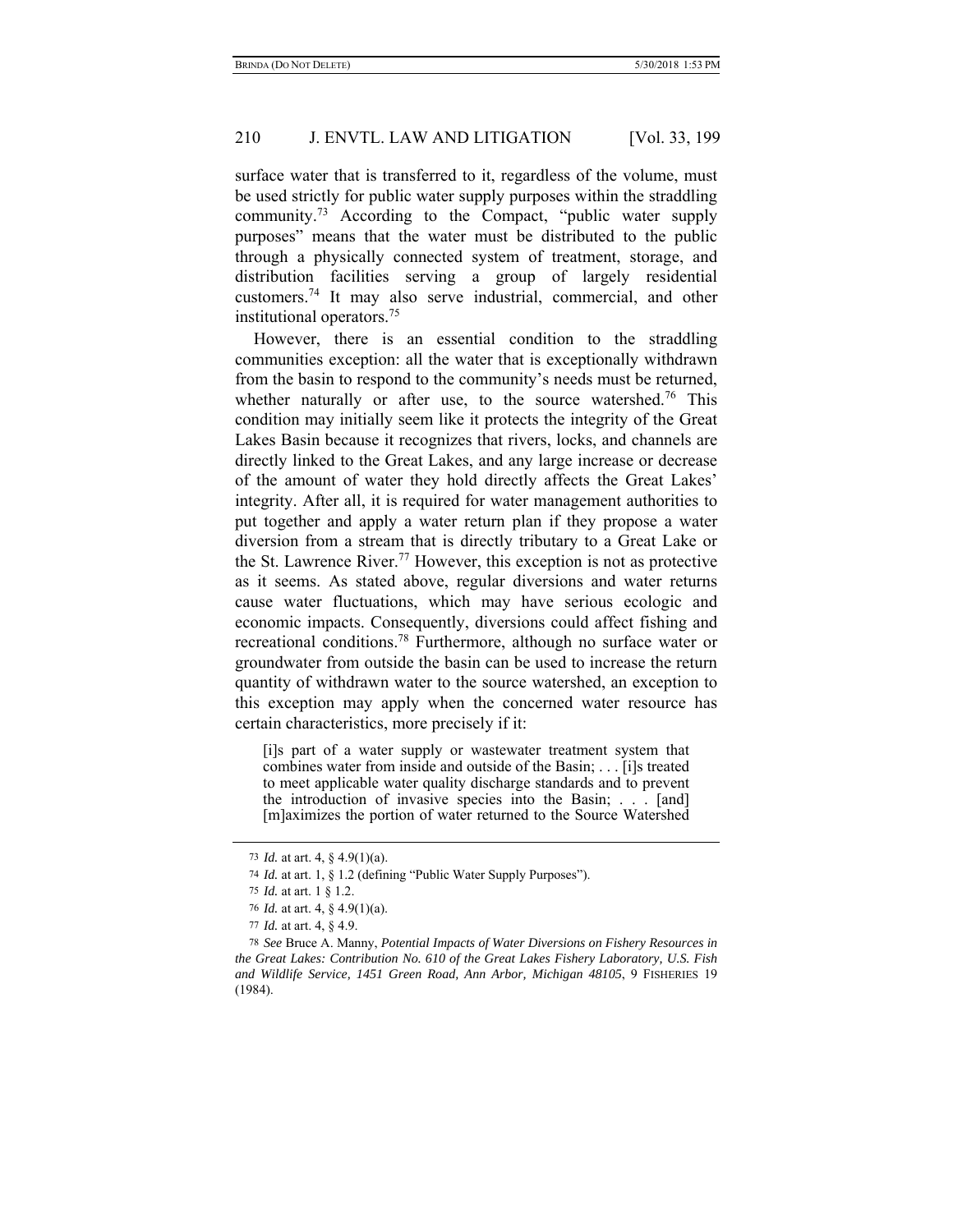as Basin Water and minimizes the surface water or groundwater from outside the Basin<sup>79</sup>

This process actually provides a loophole that allows for unsustainable water diversions to take place: although the diverted water is required to be replaced, there could be impacts to the Great Lakes Basin before and during the completion of the established water return plan. Consequently, interested parties have alternatives to ensure that the Great Lakes water remains in the basin, and to encourage water diversion.

The second exception to the Compact's prohibition against the diversion of Great Lakes resources applies to transfers of ground or surface water "from the watershed of one of the Great Lakes into the watershed of another Great Lake."<sup>80</sup> The Compact exempts such intrabasin transfers from the general rule of water diversion prohibition, if they meet certain conditions. First, in the case where the intra-basin transfer proposal results from a new or increased withdrawal less than 100,000 gallons per day on average over any 90-day period, the proposal must be subject to management and regulation at the discretion of the originating party.<sup>81</sup> "If the Proposal results from a New or Increased Withdrawal of 100,000 gallons per day or greater average over any 90-day period and if the Consumptive Use resulting from the Withdrawal is less than 5 million gallons per day [on] average over any 90-day period," the transfer proposal must meet the exception Standard.<sup>82</sup> Additionally, it must "be subject to management and regulation by the Originating Party, except that the Water may be returned to another Great Lake watershed rather than the Source Watershed."83 Further, the applicant is required to demonstrate (1) that there is no feasible, cost effective, and environmentally sound water supply alternative within the Great Lake watershed to which the water will be transferred, including conservation of existing water supplies; and (2) that it is necessary for

<sup>79</sup> Compact, *supra* note 8, at art. 4, § 4.9(1)(a)(i)−(iii).

<sup>80</sup> *Id.* at art. 1, § 1.2 (defining "Intra-Basin Transfer").

<sup>81</sup> The originating party is the State Party to this Compact within whose jurisdiction an application or registration is made or required. Compact, *supra* note 8, at art. 1, § 1.2 (defining "Party").

<sup>82</sup> Compact, *supra* note 8, at art. 4, § 4.9(2)(b).

<sup>83</sup> *Id.* at art. 4, § 4.9(2)(b)(i).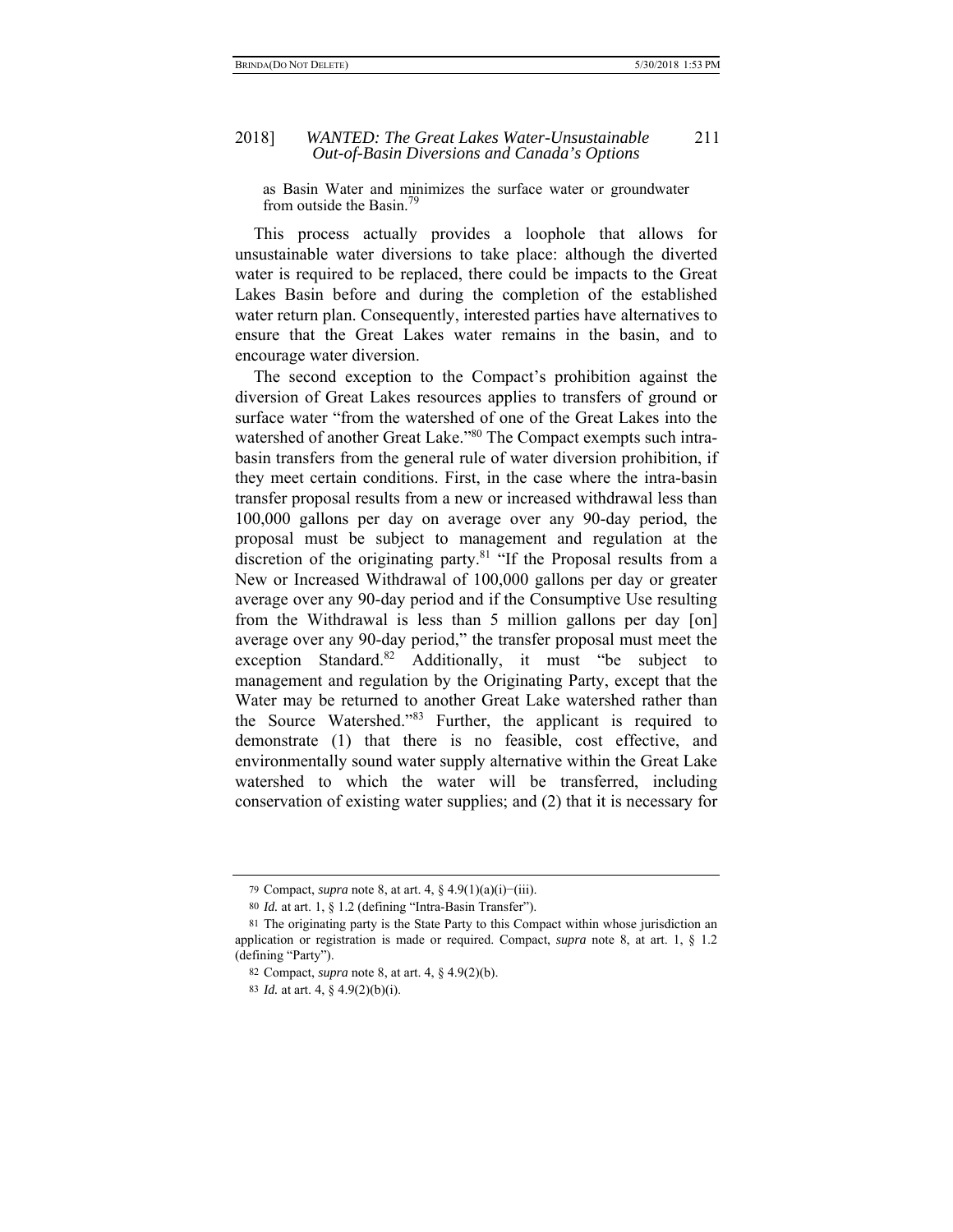the originating party to provide notice to the other parties prior to making any decision with respect to the water transfer proposal.<sup>84</sup>

Finally, the third exception to Great Lakes water diversions involves straddling counties and applies to each state's largest territorial divisions for local government that lie partly or completely within the basin, and whose corporate boundary is partly within the basin or partly within two Great Lakes watersheds.<sup>85</sup> In its water diversion proposal, the City of Waukesha argues that this third exception applies, because although the City is "located outside the boundary of the Great Lakes basin, it is part of a county straddling that geographical line and should be allowed access to the lakes' water."<sup>86</sup> The section below details the specifications of this third exception to the water diversion prohibition, and directly applies them to the City of Waukesha's diversion proposal. Additionally, it describes the Waukesha proposal's background, timeline, and content, and depicts the approval process in which the Compact Council actively participated.

For decades, the City of Waukesha attempted to deal with its radium-tainted aquifers<sup>87</sup> and struggled in its search for an ecologically and economically sustainable solution to deal with the growing water contamination problem.<sup>88</sup> Eventually, the City of Waukesha felt bound to apply for a Great Lakes diversion as its last resort.89 In 2010, the City of Waukesha submitted a first water diversion application.<sup>90</sup> In 2013, it then submitted an updated Application for a Lake Michigan Diversion with Return Flow.<sup>91</sup> On June 21, 2016, the Compact Council conditionally approved the

87 Mary Kate McCoy, *As Wells Go Deeper, Radium Levels Rise in State Tap Water*, WISCONSIN WATCH (Mar. 6, 2016), http://wisconsinwatch.org/2016/03/as-wells-go-deep er-radium-levels-rise-in-state-tap-water/.

88 Wabiszewski, *supra* note 70, at 645–51 (detailing the history leading up to the approval).

89 McCoy*, supra* note 87.

90 *City of Waukesha Water Diversion: Background*, WIS. DEP'T OF NAT. RESOURCES, http://dnr.wi.gov/topic/EIA/waukesha/background.html (last revised Dec. 1, 2017).

91 Dan Duckniak, *The City of Waukesha Application for Lake Michigan Diversion with Return Flow*, WAUKESHA WATER UTILITY (Nov. 14, 2013), http://waukesha-water.com /downloads/Presentations/2013-11-14.pdf (explaining the updated application).

<sup>84</sup> *Id.* at art. 4, § 4.9(2)(b)(ii).

<sup>85</sup> *Id.* at art. 4, § 4.9(3).

<sup>86</sup> Diana Mehta, *Ontario Takes Issue with Wisconsin City's Great Lakes Water Diversion Plan*, THE STAR (Apr. 1, 2016), https://www.thestar.com/news/canada/2016/04 /01/ontario-takes-issue-with-wisconsin-citys-great-lakes-water-diversion-plan.html.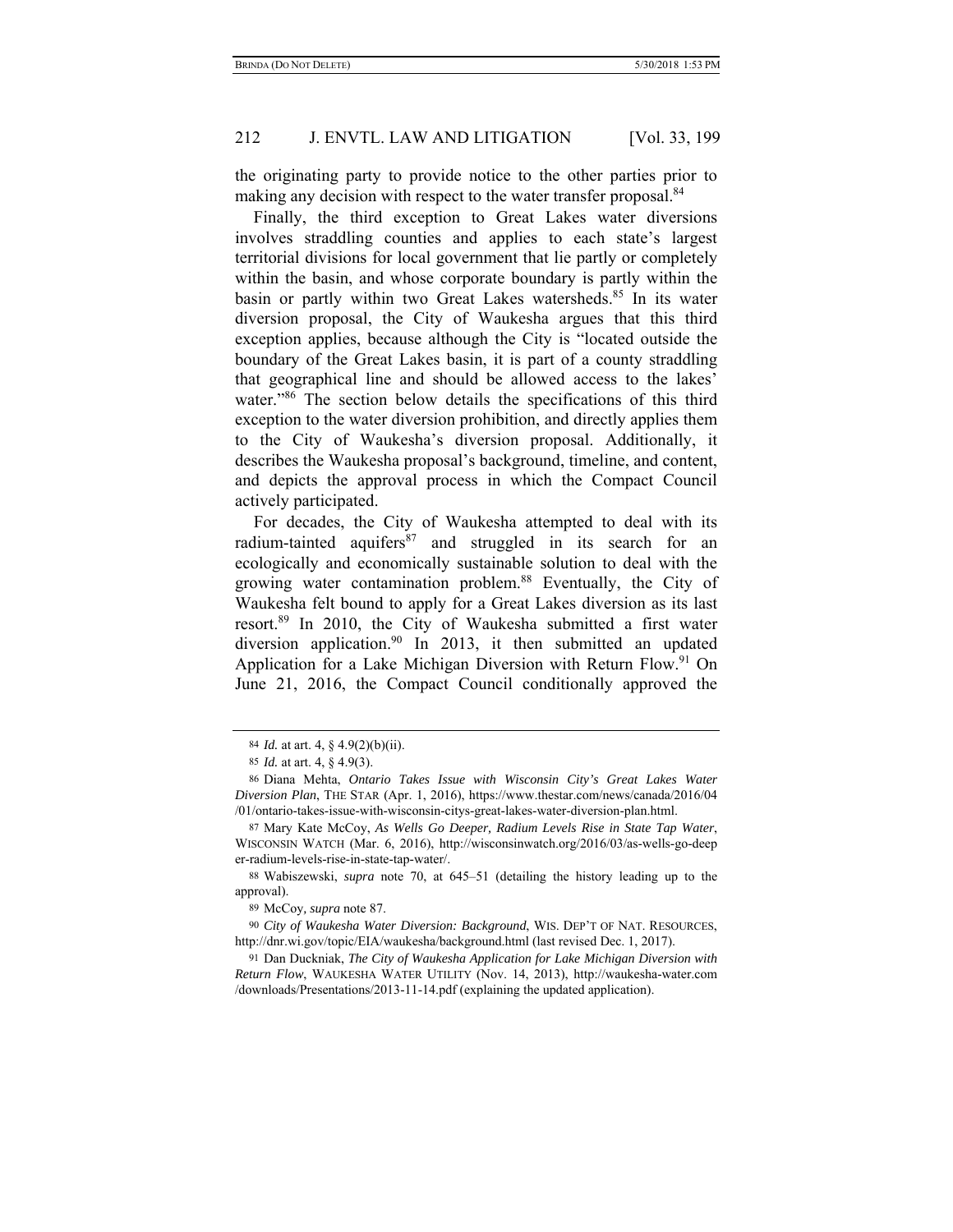#### 2018] *WANTED: The Great Lakes Water-Unsustainable* 213 *Out-of-Basin Diversions and Canada's Options*

previously proposed Wisconsin diversion project.92 Since then, the City of Waukesha has begun the process of obtaining the numerous federal, state, and local permits and approvals required to proceed with the accepted diversion.<sup>93</sup>

The City of Waukesha is located in southeast Wisconsin, seventeen miles west of Lake Michigan,<sup>94</sup> and is the largest city in Waukesha County. Although the City of Waukesha "used to be famous for its refreshing, clear spring water,<sup>"95</sup> this situation has changed dramatically over the last few decades. As water shortages have increased because of groundwater over-pumping, public water systems have been obligated to drill deeper in order to meet increasing demands.<sup>96</sup> Consequently, more radium has contaminated the water because this radioactive element is found in the deep geological formations of Wisconsin's aquifer.<sup>97</sup> For more than twenty years, the City of Waukesha has been struggling with radiumcontaminated water,  $98$  and it does not stand alone through this struggle. In fact, hundreds of thousands of Wisconsin residents face the specter of unsafe drinking water,  $99$  as many community water systems currently exceed the federal health limit for the radioactive element.100

Because of its highly problematic radium-tainted aquifers and the seeming impossibility of finding a local and low-cost solution, the City of Waukesha submitted a diversion application to Wisconsin's Department of Natural Resources for a Lake Michigan Diversion with Return Flow.101 Through this diversion application document, Waukesha "proposes to divert an average of 10.1 million gallons per

98 *Id.*

<sup>92</sup> WIS. DEP'T OF NAT. RESOURCES, *supra* note 90.

<sup>93</sup> *Id.* 

<sup>94</sup> CITY OF WAUKESHA, APPLICATION SUMMARY, CITY OF WAUKESHA APPLICATION FOR A LAKE MICHIGAN DIVERSION WITH RETURN FLOW 1-1 (Oct. 2013) [hereinafter APPLICATION SUMMARY], http://www.waukesha-water.com/downloads/1 City of Wau kesha\_Application\_\_Summary.pdf.

<sup>95</sup> Sarah Gardner, *Waukesha Fights for a Share of Lake Michigan's Water*, MARKETPLACE (Feb. 4, 2015, 5:00 AM), https://www.marketplace.org/2015/02/04/sus tainability/water-high-price-cheap/waukesha-fights-share-lake-michigans-water.

<sup>96</sup> Wabiszewski, *supra* note 70, at 646; McCoy*, supra* note 87.

<sup>97</sup> McCoy*, supra* note 87.

<sup>99</sup> *Id.*

<sup>100</sup> *Id.*

<sup>101</sup> *See* APPLICATION SUMMARY, *supra* note 94, at 1-1−1-2.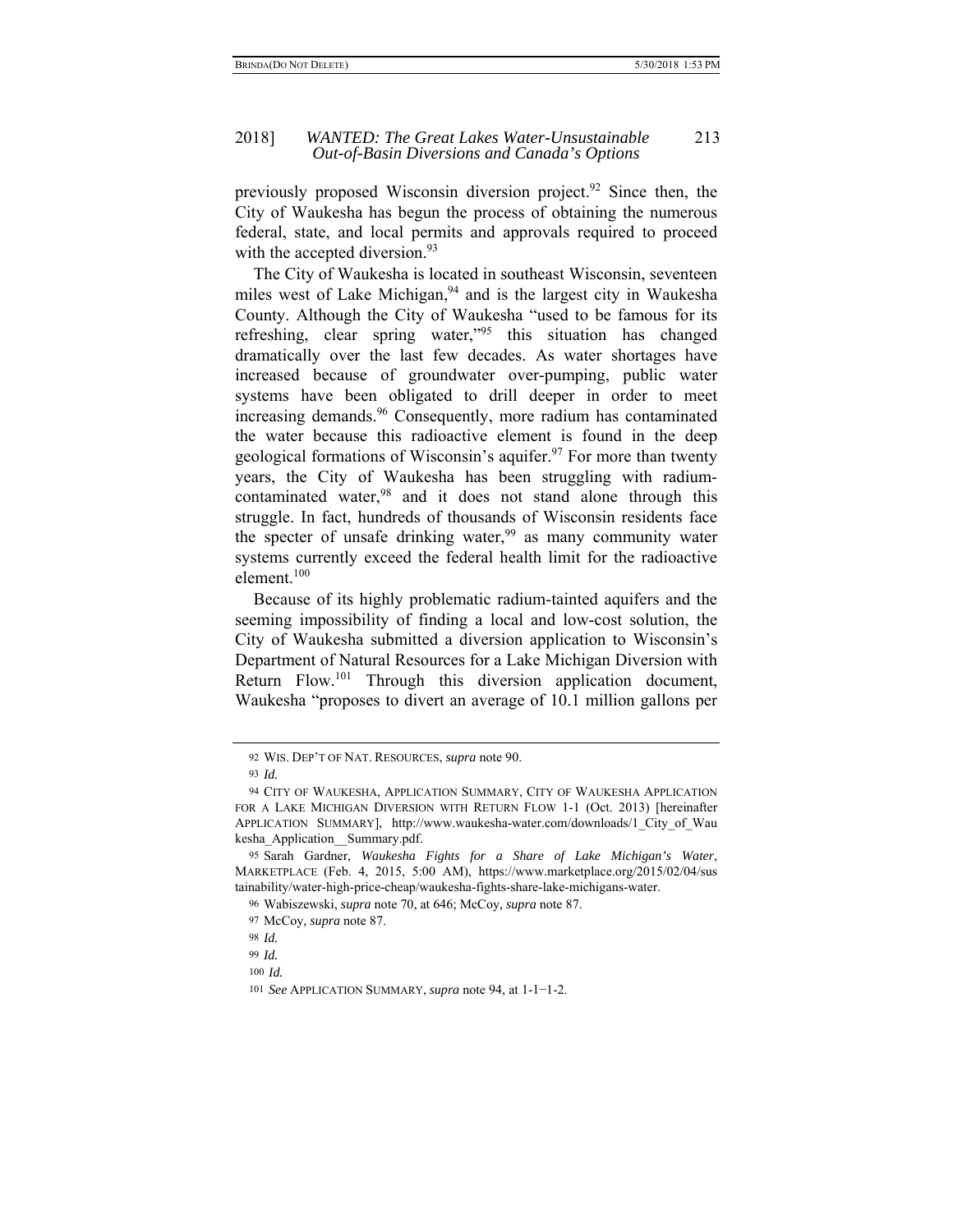day (MGD) at full build-out of the water supply service area, around 2050."102 According to the plan, the city would benefit from treated water transported from the Oak Creek City Water Utility.<sup>103</sup> This facility is situated in the Great Lakes basin and already withdraws surface water from Lake Michigan.<sup>104</sup> Pipelines would be used in order to transport the water resource to Waukesha.<sup>105</sup> Additionally, "the city proposes that water will be treated at the city's wastewater treatment plant before it is piped and discharged to the Root River located in the Lake Michigan basin. Water supply and wastewater return flow pipelines would be approximately 20 miles long and share much of the same route."<sup>106</sup>

The Compact Council's final decision to approve the diversion from one of the Great Lakes towards Waukesha is based on the "straddling county" exception provided by the Compact. The Compact Council decided that this exception applies to the City of Waukesha because, although it is entirely located outside the Great Lakes Basin, it is nevertheless wholly located inside Waukesha County, which straddles the Lake Michigan watershed boundary.<sup>107</sup>

For the exception to apply, certain conditions have to be satisfied. According to the Compact Council, the City of Waukesha's case met all of the conditions set out in article 4, section 4.9 of the Compact. First, the water must be "used solely for the Public Water Supply Purposes of the Community within a Straddling County that is without adequate supplies of potable water,"<sup>108</sup> which is the use proposed in the Waukesha proposal.109 Second, the suggested

<sup>102</sup> WIS. DEP'T OF NAT. RES., TECHNICAL REVIEW: FOR THE CITY OF WAUKESHA'S PROPOSED DIVERSION OF GREAT LAKES WATER FOR PUBLIC WATER SUPPLY WITH RETURN FLOW TO LAKE MICHIGAN 13 (Jan. 2016), http://dnr.wi.gov/topic/EIA/docu ments/Waukesha/WDNR \_TechnicalReview.pdf.

<sup>103</sup> APPLICATION SUMMARY, *supra* note 94, at iii.

<sup>104</sup> OAK CREEK WATER AND SEWER UTILITY, 2017 ANNUAL OAK CREEK WATER QUALITY REPORT 1 (2017), http://www.water.oak-creek.wi.us/wwwroot/2017OCWater QualityReport.pdf.

<sup>105</sup> *Id.*

<sup>106</sup> WIS. DEP'T OF NAT. RES, *supra* note 102.

<sup>107</sup> GREAT LAKES-ST. LAWRENCE RIVER BASIN WATER RES. COUNCIL, FINAL DECISION IN THE MATTER OF THE APPLICATION BY THE CITY OF WAUKESHA, WISCONSIN FOR A DIVERSION OF GREAT LAKES WATER FROM LAKE MICHIGAN AN EXCEPTION TO ALLOW THE DIVERSION 3 (June 21, 2016) [hereinafter FINAL DECISION], http://www .glslregionalbody.org/Docs/Waukesha/Waukesha--Final%20Decision%20of%20Compact %20Council%206-21-16.pdf.

<sup>108</sup> Compact, *supra* note 8, at art. 4, § 4.9(3)(a).

<sup>109</sup> FINAL DECISION, *supra* note 107, at 3.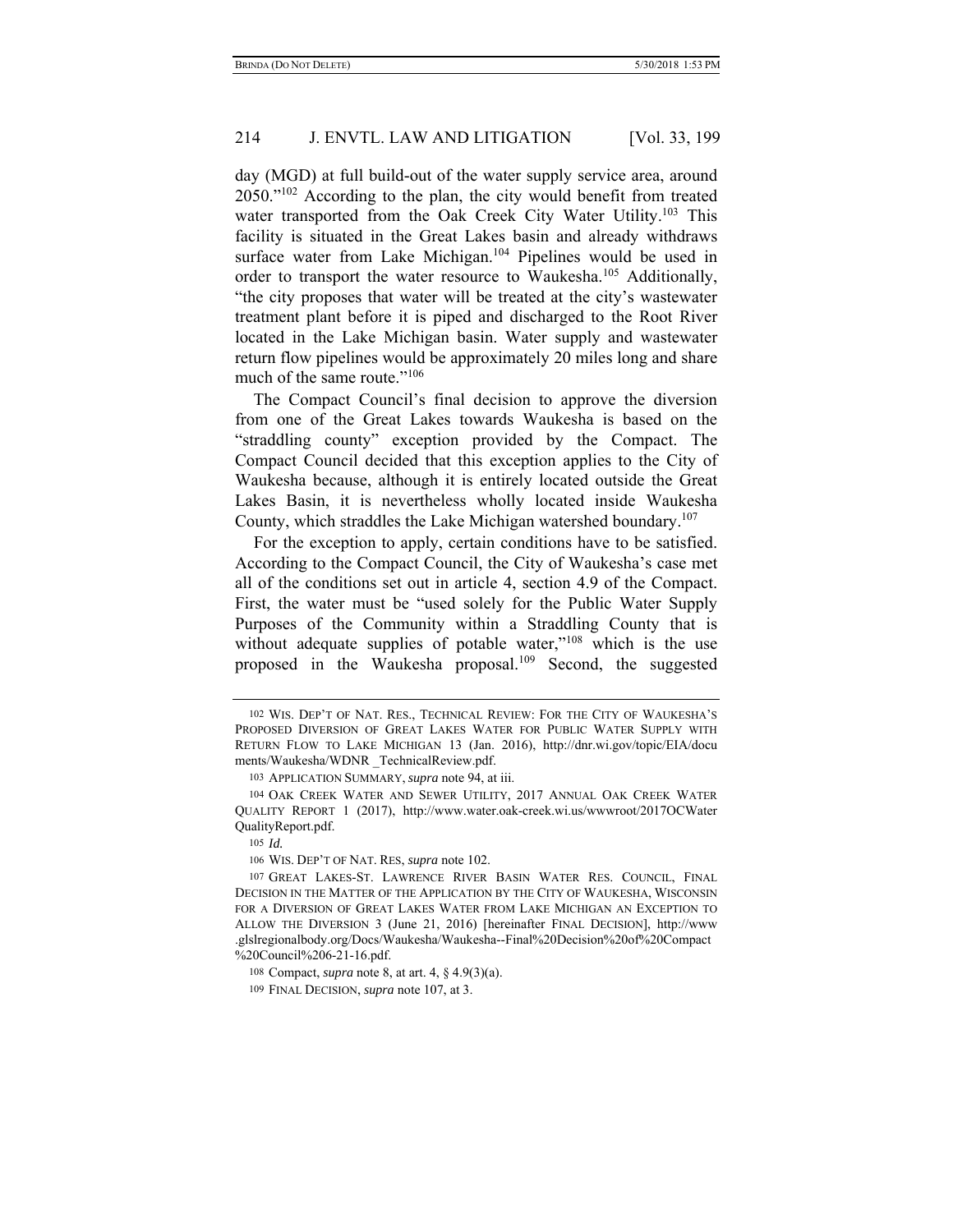#### 2018] *WANTED: The Great Lakes Water-Unsustainable* 215 *Out-of-Basin Diversions and Canada's Options*

diversion has to maximize the portion of water returned to the source watershed as basin water while minimizing the surface or groundwater from outside the basin.110 The Compact Council decided that the Waukesha case meets this condition because the City of Waukesha states in its application that it would "return up to the previous year's average daily withdrawal amount per day and, therefore, a volume of water approximately equal to the volume of water withdrawn from Lake Michigan will be returned to the Lake Michigan watershed."111 Third, the City of Waukesha had to demonstrate in its proposal that "[t]here is no reasonable water supply alternative within the basin in which the community is located, including conservation of existing water supplies."112 The Compact Council agreed that the proposed diversion could not be avoided through water conservation and efficiency, and that all of the Waukesha's water supply alternatives within the Mississippi River Basin were likely to have, and could not be sustained without, greater unfavorable environmental impacts than the proposed diversion.<sup>113</sup>

Fourth, the Compact Council found that the proposed diversion "[would] not endanger the integrity of the Basin Ecosystem,"<sup>114</sup> because "[t]he return of Basin water via the Root River is projected to provide a net environmental benefit to the Root River while simultaneously producing no loss of biological integrity to Lake Michigan."<sup>115</sup>

Finally, in finding that the last condition<sup>116</sup> that must be met in order for the straddling counties' exception to apply, the Compact Council concluded that implementing such a diversion would not create any significant individual or cumulative impacts, nor would it have any precedent-setting impact.<sup>117</sup> Although the thorough analysis done by the Compact Council may seem complete according to the evaluation requirements provided by the Compact, the approved proposal does not ensure that an unsustainable diversion will not occur, as discussed below. Indeed, although the Compact's main

<sup>110</sup> Compact, *supra* note 8, at art. 4, § 4.9(3)(b).

<sup>111</sup> FINAL DECISION, *supra* note 107, at 7.

<sup>112</sup> Compact, *supra* note 8, at art. 4, § 4.9(3)(d).

<sup>113</sup> FINAL DECISION, *supra* note 107, at 4.

<sup>114</sup> Compact, *supra* note 8, at art. 4 § 4.9(3)(e).

<sup>115</sup> FINAL DECISION, *supra* note 107, at 9.

<sup>116</sup> Compact, *supra* note 8, at art. 4, § 4.9(3)(d).

<sup>117</sup> FINAL DECISION, *supra* note 107, at 8–9.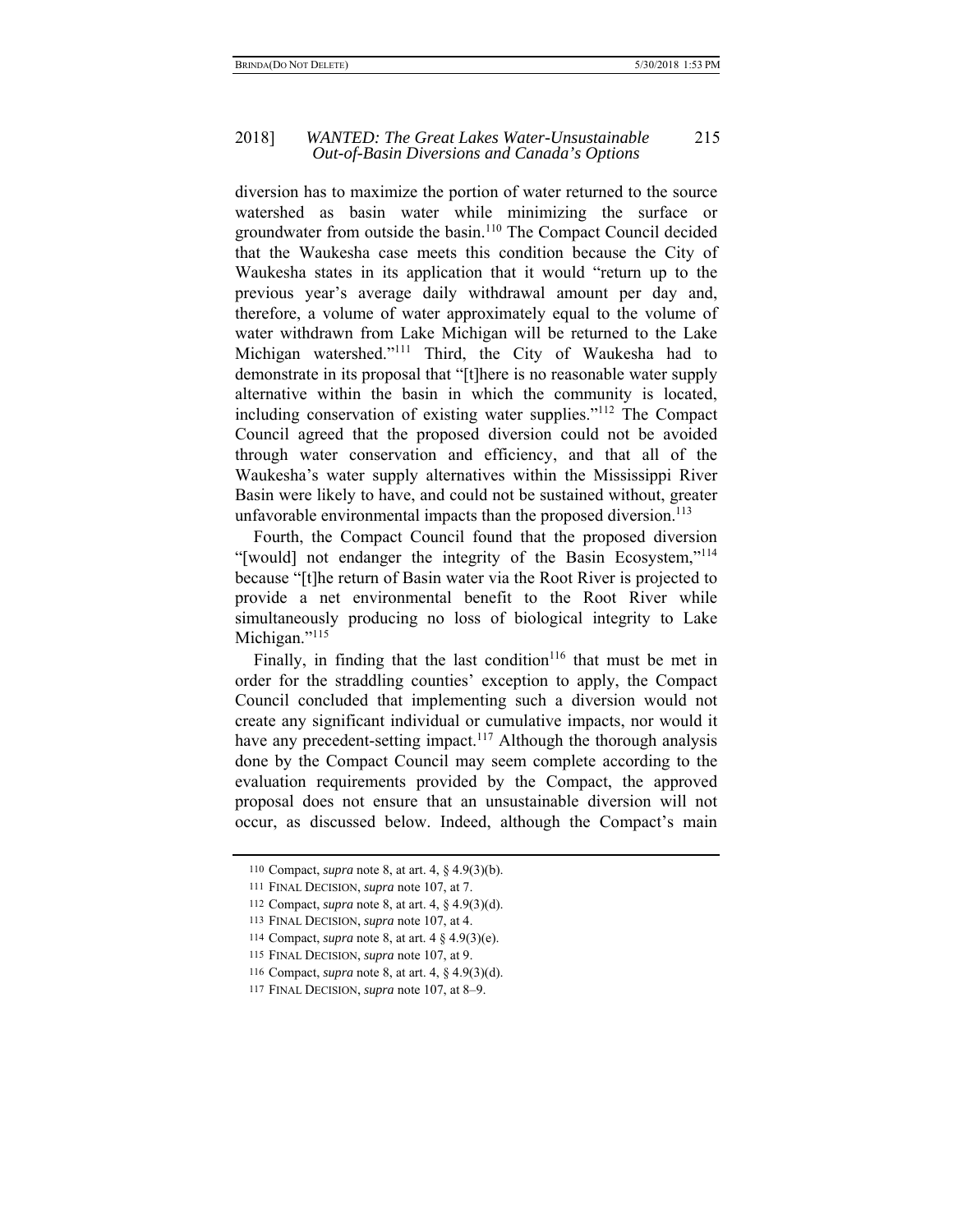purpose purportedly revolves around ensuring wildlife and habitat protection from water diversions from the Great Lakes, and supporting rigorous water management within the Great Lakes-St. Lawrence River  $basin,$ <sup>118</sup> its sustainability and conservation commitments fall short when applied in reality.

# **THE SOCIOECONOMIC AND BIOPHYSICAL IMPACTS OF APPROVING GREAT LAKES' WATER DIVERSIONS**

In its articles, the Compact affirms that its goals are to promote sustainability and to ensure the Great Lakes Basin conservation.<sup>119</sup> However, it is highly unsustainable and economically detrimental for the Compact Council to approve water diversions from the Great Lakes-St. Lawrence River basin,<sup>120</sup> even if they are only done in exceptional circumstances and according to the Compact's agreed upon dispositions. Indeed, approved water diversions, like the one for the City of Waukesha, may easily and rapidly lead to water level changes, land subsidence, decrease in water quality, vegetation degeneration, and destroyed ecosystems. Further, it may result in countless economic difficulties when added to an already noticeable groundwater overdraft and decrease in surface water supplies. Therefore, the type of diversion approved for the City of Waukesha poses a threat to the ecological integrity of the Great Lakes Basin. How can the Compact Council affirm to be protecting a water resource if, in fact, the decision it made allows for the diminished Great Lakes water resources to decrease even further?

There are several examples of how the Compact's dispositions drastically fail to protect the Great Lakes Basin. One such example shows that returning the diverted water to the watershed from which the withdrawal originated can be environmentally destructive.<sup>121</sup> In the case of the City of Waukesha's diversion from Lake Michigan, "the water return system agreed upon will pump water back into the

<sup>118</sup> NAT'L WILDLIFE FED'N, *supra* note 57.

<sup>119</sup> Compact, *supra* note 8, at art. 1, § 1.3(1)(e).

<sup>120</sup> INT'L JOINT COMM'N REFERENCE ON CONSUMPTION, DIVERSION, & REMOVAL OF GREAT LAKES WATER, DIVERSIONS AND BULK REMOVALS OF GREAT LAKES WATER 24– 26 (Aug. 26, 1999), http://www.ijc.org/files/publications/K124.pdf.

<sup>121</sup> *See, e.g.*, Scott Gordon, *Waukesha Water Decision Puts Regional Spotlight on Wisconsin's Environmental Enforcement*, WISCONTEXT (June 27, 2016, 11:40 AM), https://www.wiscontext.org/waukesha-water-decision-puts-regional-spotlight-wisconsins -environmental-enforcement.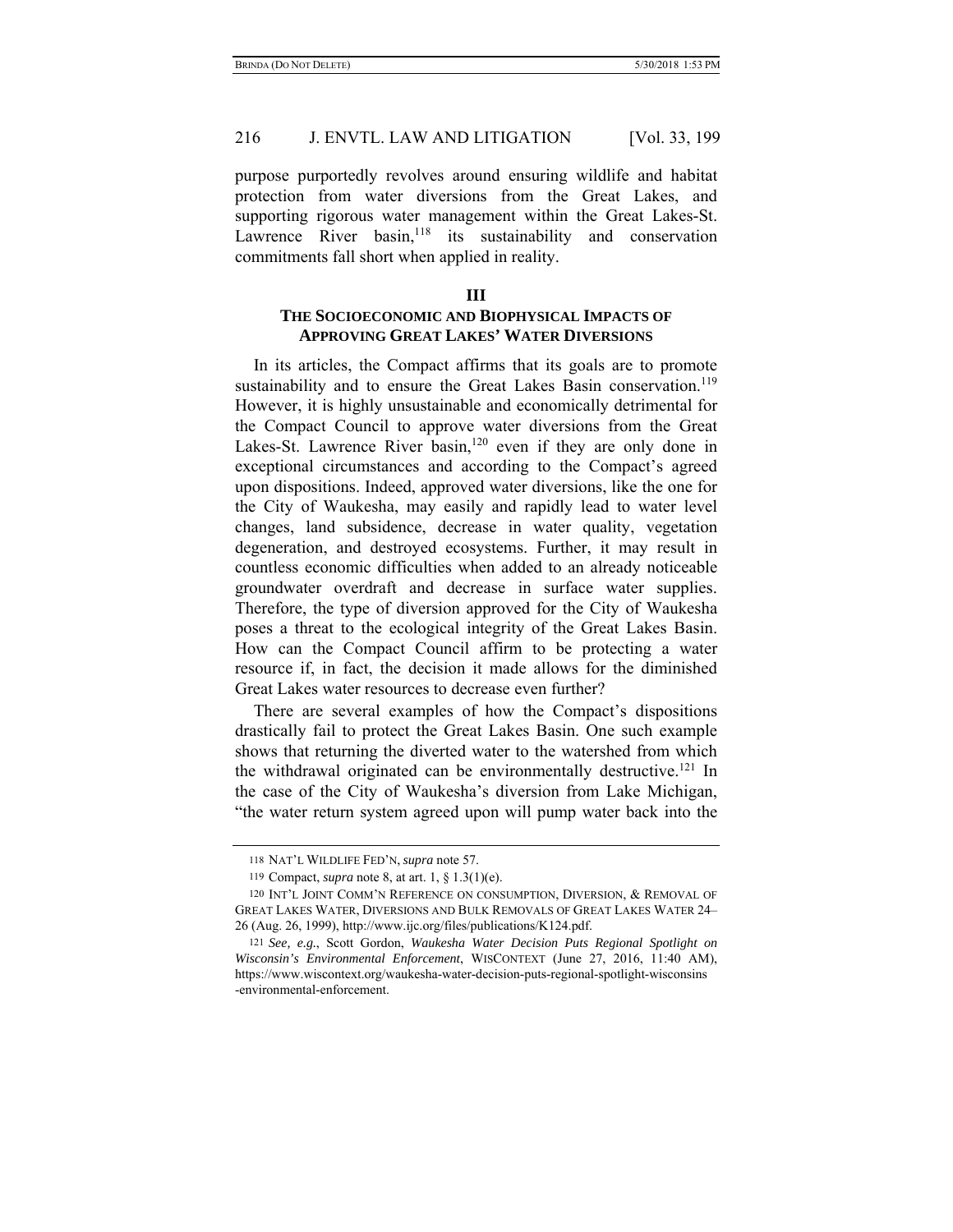#### 2018] *WANTED: The Great Lakes Water-Unsustainable* 217 *Out-of-Basin Diversions and Canada's Options*

Root River on its way to Lake Michigan."122 This will increase the river's water flow and level, which will directly affect the concerned ecosystems and do serious ecological harm to the Root River.<sup>123</sup> Furthermore, because of the river's water increase, certain hydraulic conditions will be seriously altered, perhaps resulting in some flooding, which, among other things, affects fishing and recreational activities that take place on the Root River.<sup>124</sup> Also, a fluctuating flow causes far more erosion damage than a stable flow.<sup>125</sup> In other words, the concept of diverting water and returning it is not "as uncomplicated as removing a teaspoonful of water from a swimming pool and returning it as clean as ever."126

Furthermore, resulting water level alterations can seriously affect a Great Lakes community. Changing water levels can provoke important changes in the shoreline, including more lakebed exposure.127 This creates a hazard for navigation: as the water in harbors becomes shallower, it increases the possibilities for the docking boats to get stuck in sediments.<sup>128</sup> In order to remediate this problem and make it feasible for vessels to circulate, dredging projects must deepen and restructure harbors.<sup>129</sup> However, this process is increasingly difficult and entails high costs to support

128 *Id.* at 4–5.

<sup>122</sup> Meredith Keller, *On the Waukesha Diversion: Two Opinions*, WIS. ACAD. OF SCI. ARTS & LETTERS (July 18, 2016, 1:26 PM), https://wisconsinacademy.org/blog/waters -wisconsin/waukesha-diversion-two-opinions.

<sup>123</sup> *Id.*

<sup>124</sup> Don Behm, *Waukesha's Root River Water Plan: Better Fishing or Worse Flooding*, MILWAUKEE, WIS. J. SENTINEL (Nov. 13, 2013), http://archive.jsonline.com/news/wau kesha/waukeshas-root-river-water-plan-better-fishing-or-worse-flooding-b99140148z1-23 1752221.html.

<sup>125</sup> Patrick Leary, *Local Environmental Activists Want Root River Analyzed*, THE J. TIMES (Aug. 1, 2016), http://journaltimes.com/news/local/local-environmental-activists -want-root-river-analyzed/article\_b35d25c5-b7f0-5535-a27c-9618db972ea4.html.

<sup>126</sup> Kurt Chandler, *Who Gets to Drink from the Great Lakes?*, THE ATLANTIC (May 10, 2016), https://www.theatlantic.com/politics/archive/2016/05/who-gets-to-drink-the-great -lakes/481887/.

<sup>127</sup> WAYNE WURTSBAUGH ET AL., IMPACTS OF WATER DEVELOPMENT ON GREAT SALT LAKE AND THE WASATCH FRONT 3–4 (Utah State University, 2016) (providing information as to how increased lakebed exposure, due to water development, may greatly impact the Great Salt Lake and its surrounding communities).

<sup>129</sup> U.S. DEP'T OF TRANSP. MARITIME ADMIN., STATUS OF THE U.S.-FLAG GREAT LAKES WATER TRANSPORTATION INDUSTRY 60–63 (Feb. 2013), https://www.marad.dot .gov/wp-content/uploads/pdf/US-Flag\_Great\_Lakes\_Water\_Transportation\_Industry Final Report 2013.pdf.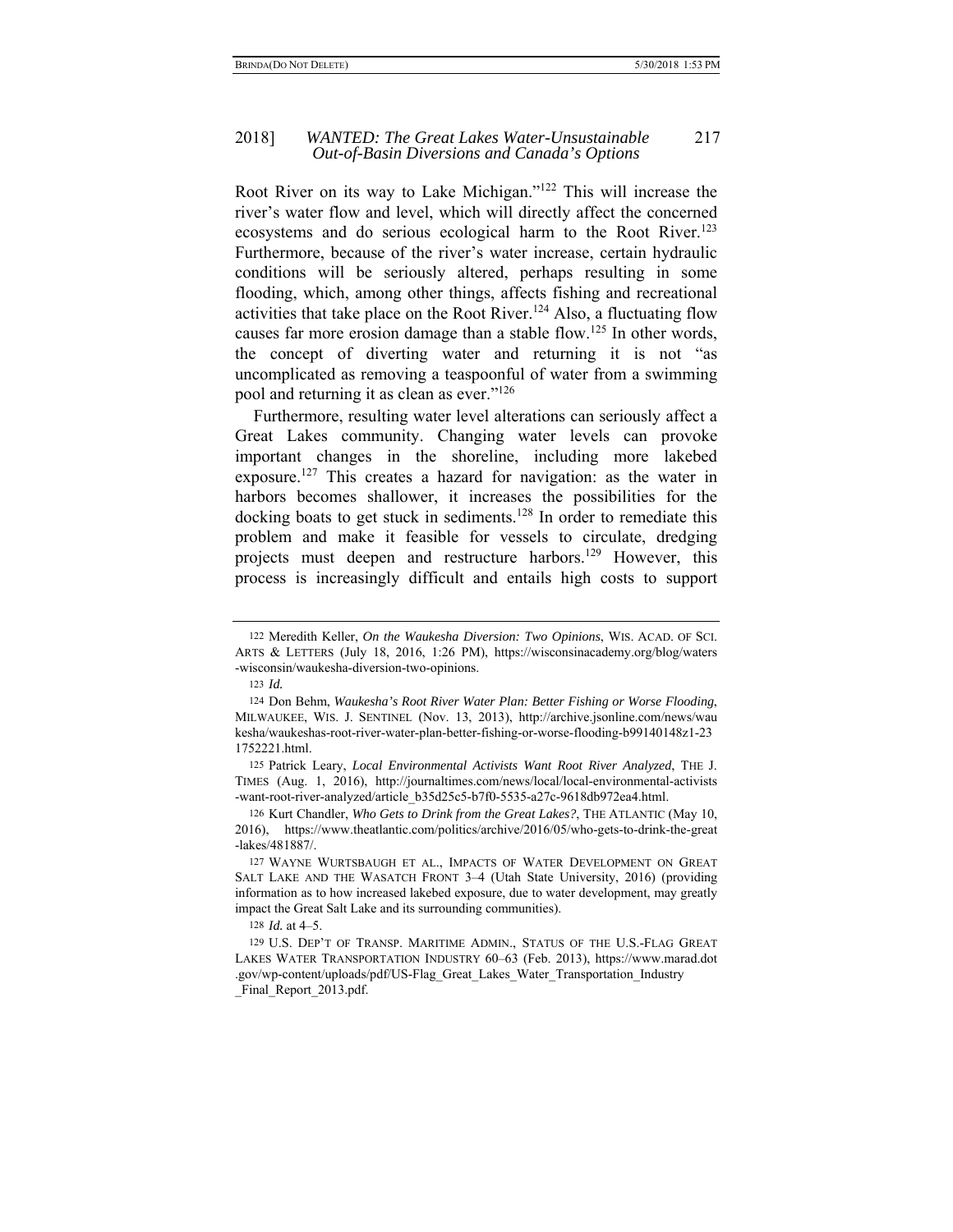harbor walls and remove hard lakebed till.<sup>130</sup> Therefore, projects required to alleviate the negative effects of serious water quantity decrease and falling shorelines impose a huge financial burden on communities that economically depend on harbors and their related activities.

Even if the Waukesha case is the only exception ever applied to the general diversion prohibition, there are alarming changes that may result from it. The Waukesha diversion proposal creates a tremendously dangerous precedent for future water diversion proposals. "Environmentalists argue that the Waukesha clause sets a bad precedent . . . [as] it would distort the boundaries of the Great Lakes basin and lead the [C]ompact down a dangerous slippery slope."<sup>131</sup>

#### **IV**

#### **SETTING A PRECEDENT**

The decision made by the Compact Council to approve an exceptional diversion unfortunately creates a strong precedent for future diversion applications. Although the Compact Council qualified the City of Waukesha as a straddling county, and therefore benefitting from the exemption of the Compact's general diversion prohibition, this approval opens the door to an array of damaging diversion possibilities that could be greatly destructive for the Great Lakes Basin's ecosystem in the long run. Indeed, because the Compact Council approved a diversion for a straddling county such as the City of Waukesha, more communities facing water shortages or contamination may feel enticed to apply and fight to be recognized as exempted from the Compact's prohibition that requires water resources to stay within the basin.<sup>132</sup>

Among many concerned parties in Canada and in the United States, the Canadian province of Ontario has expressed worries about this

<sup>130</sup> WURTSBAUGH ET AL., *supra* note 127, at 5 (providing information as to how expensive it can become to try to deal with increased lakebed exposure, using the Great Salt Lake as an example).

<sup>131</sup> Chandler, *supra* note 126.

<sup>132</sup> Codi Kozacek, *Waukesha Awaits Great Lakes Water Diversion Decision*, CIRCLE OF BLUE (June 20, 2016), http://www.circleofblue.org/2016/great-lakes/waukesha-awaits -great-lakes-water-diversion-decision/.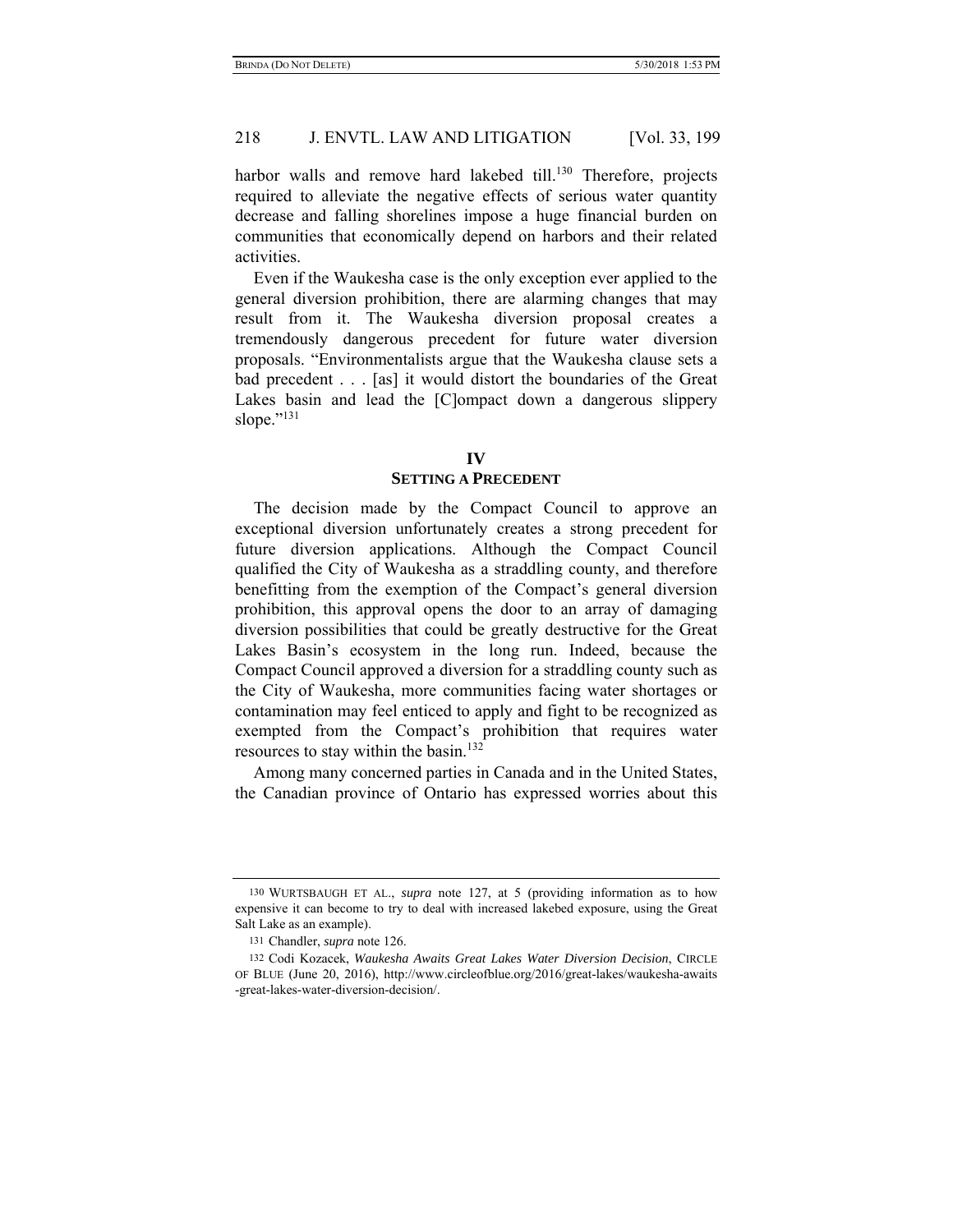diversion approval.<sup>133</sup> Because the "issue of increasing radium concentrations in public groundwater supplies is occurring up and down eastern Wisconsin and is therefore not restricted to just Waukesha," Ontario fears that "[t]he Waukesha water diversion proposal is only one part of a bigger water demand scenario."134 Although this precedent is set in the context of a diversion from the only Great Lake that is located entirely in the United States, Canada's worry is natural because the same decision could eventually be made about a diversion from a transboundary Great Lake, in light of the precedent set by Lake Michigan's approved diversion. Such an applied precedent creates policy advancements applicable to Great Lakes management and undermines decades of careful policy development.<sup>135</sup>

Additionally, U.S. parties have also shared their disapproval of this allowed diversion. U.S. Representatives Debbie Dingell (Democratic Party-Michigan) and Candice Miller (Republican Party-Michigan) are two of the most vocal critics of the proposed diversion, arguing that the City of Waukesha does not meet the requirements of the Compact.136 In a joint statement, Dingell and Miller argued that the City of Waukesha does not meet the Compact's requirements because it has not exhausted all the other alternatives to surmount their water issues.<sup>137</sup> They based this statement on a study conducted by the Wisconsin Compact Implementation Coalition, which "found that Waukesha can treat its wells for radium, which surrounding communities do safely  $\ldots$  [and] questioned the Council's ability to monitor the planned withdrawal and return of the water."138 In other words, their concern involves not only the application of the

<sup>133</sup> Mark Gollom, *Great Lakes Water Ruling Sparks Fear of Thirsty Cities*, CBC NEWS (June 27, 2016, 5:00 AM), http://www.cbc.ca/news/world/great-lakes-water-basin-wau kesha-1.3650 062.

<sup>134</sup> Diana Mehta, *Wisconsin Plan to Draw More Great Lakes Water Worries Ontario*, CBC News (Apr. 1, 2016, 9:08 AM), http://www.cbc.ca/news/canada/kitchener-water loo/waukesha-wisconsin-great-lakes-michigan-water-plan-worries-ontario-1.3516177.

<sup>135</sup> Robert Sanford, *Canadian Mayors Worry that Water to Waukesha Sets a Dangerous Precedent*, CBC RADIO (June 23, 2016), http://www.cbc.ca/radio/thecurrent/the-current -for-june-23-2016-1.3648733/canadian-mayors-worry-that-water-to-waukesha-sets-a-dan gerous-precedent-1.3648749.

<sup>136</sup> Derek Draplin, *Vote Sends Lake Michigan Water Outside the Great Lakes Basin,* MICH. CAPITOL CONFIDENTIAL (June 24, 2016), https://www.michigancapitolconfidential .com/22551.

<sup>137</sup> *Id.*

<sup>138</sup> *Id.*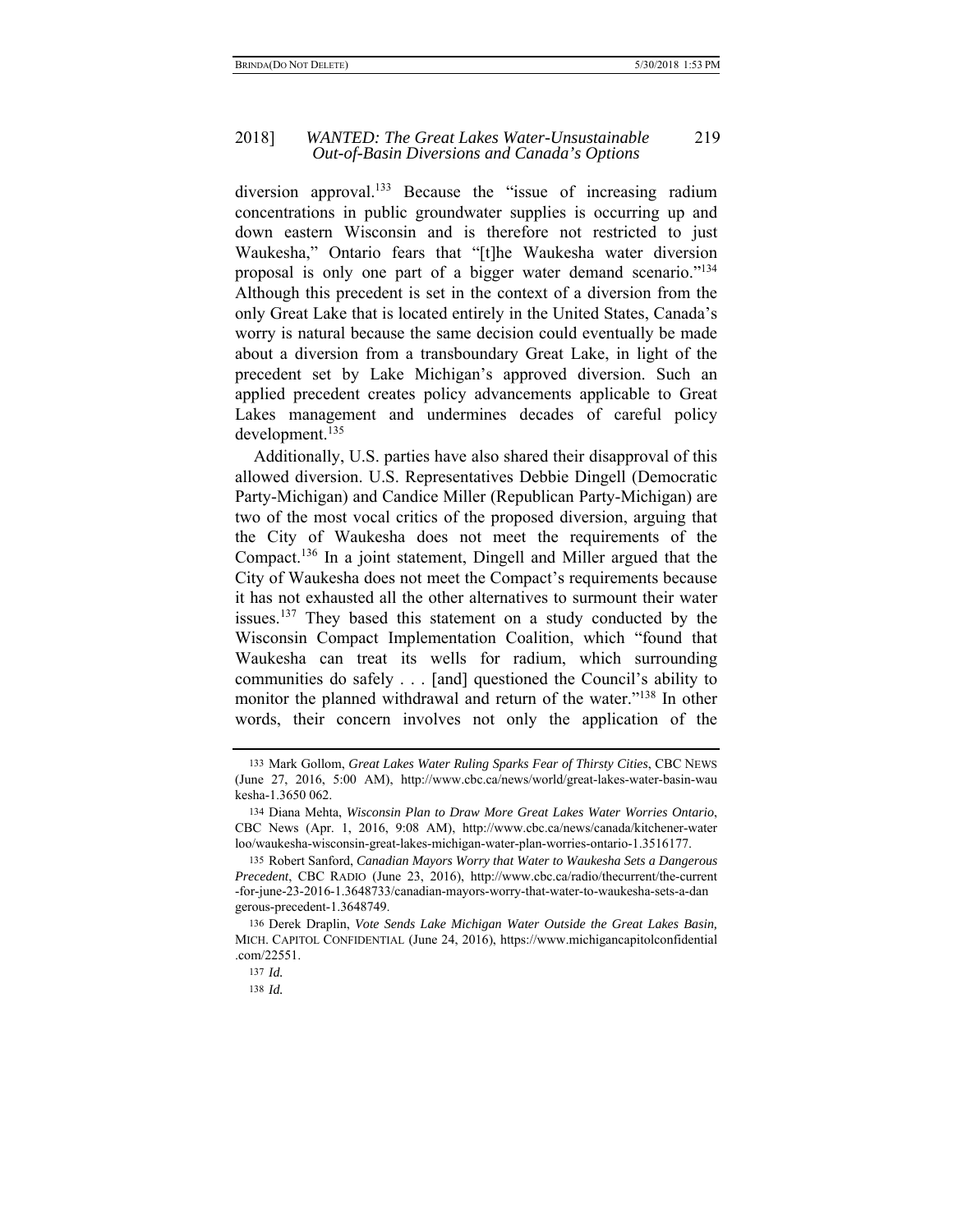Compact's dispositions, but also the enforcement mechanisms the Compact Council has once it approves a diversion. As the Mayor Paul Dyster of Niagara Falls, New York, cautioned, "this decision opens the door to every neighboring city and county [on] the Great Lakes and St. Lawrence Basin in the U.S. and Canada to get water from the basin without meeting the conditions of the Compact."<sup>139</sup>

As water scarcity becomes more common in certain areas of North America, it may initially seem like it is in every stakeholder's interest to protect and preserve such a prolific water resources system and that this Compact seeks to preventively achieve this goal. However, the applied transboundary water resources management mechanism does not prevent some of the most harmful actions, such as diversions. The application of the Compact's dispositions demonstrates that the tool we have at our disposal to manage the transboundary waters shared between the United States and Canada reflects a misconception that water is infinite because it currently seems abundant. This view is completely dissociated from the Great Lakes Basin's reality, which already has quality and quantity worries.

Furthermore, as mentioned in this Article's previous sections, the Compact Council does not include the Canadian provinces of Ontario and Quebec; in fact, the Compact only gives these provinces a consultative role, rather than a decisive power. The fact that the Compact fails to give Canadian provinces the power to actively and decisively stop such diversions completely misses the point of the Compact: it undermines the science that proves just how heavily interconnected resources are, and how large-scale geographical impacts occur even if the source of the problem is in a different ecosystem.140 Because of how integrated this environment is, excluding Quebec and Ontario from the final decision-making step entirely contradicts the protection and conservation of the Great Lakes that the Compact claims to ensure.

<sup>139</sup> *Great Lakes cities say Waukesha diversion is bad precedent*, CAN. CONSULTING ENG'R (Aug. 23, 2016) (internal quotations omitted), http://www.canadianconsulting engineer.com/water-wastewater/great-lakes-cities-say-wakausha-diversion-bad-precedent /1003403244/ (last visited Apr. 8, 2018).

<sup>140</sup> Kim Rutledge et al., *Ecosystem*, NAT'L GEOGRAPHIC, https://www.nationalgeo graphic.org/encyclopedia/ecosystem/ (last updated Aug. 15, 2011) (explaining that ecosystems are connected); SYBILLE VAN DAN HOVE & VINCENT MOREAU, DEEP-SEE BIODIVERSITY AND ECOSYSTEMS: A SCOPING REPORT ON THEIR SOCIO-ECONOMY, MANAGEMENT AND GOVERNANCE 24 (2007) (explaining that "[n]ature is composed of highly diverse, complex and interconnected ecosystems").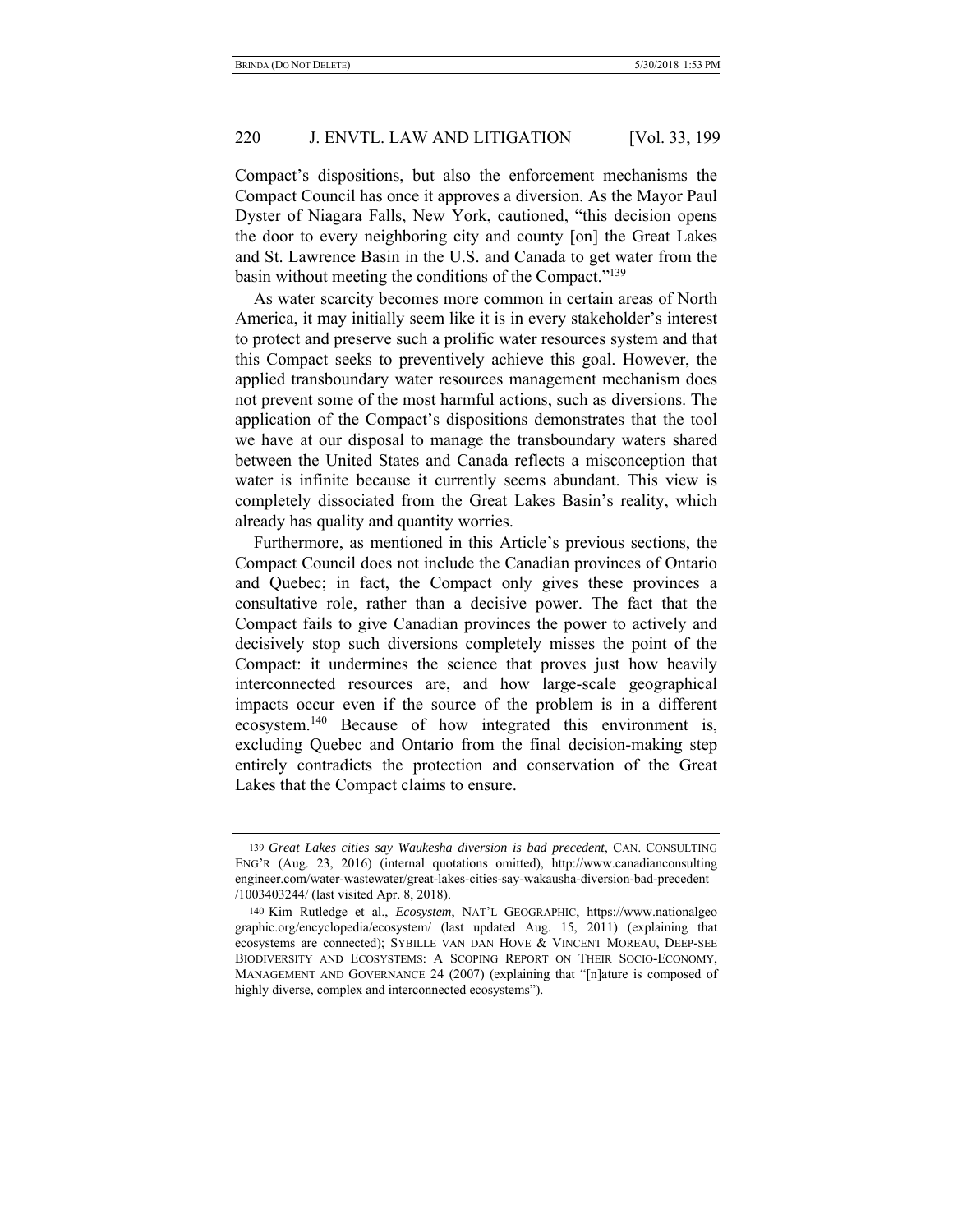#### **V**

# **HOW CANADA CAN INTERVENE TO PREVENT OR STOP FUTURE WATER DIVERSION APPROVALS**

The Great Lakes' waters are mostly a non-renewable resource.<sup>141</sup> In fact, "[a]lthough the total volume in the lakes is vast, on average less than 1 percent of the waters of the Great Lakes is renewed annually by precipitation, surface water runoff, and inflow from groundwater sources."142 This reality should seed worry in the minds of governors, mayors, Prime Ministers, and Presidents. They should be especially aware that water diversion applications and approvals like Waukesha will inevitably increase substantially in the near future. Indeed, "there are plenty of 'straddling' communities around the basin. An Alliance for the Great Lakes analysis in 2013 identified 8 other communities in Ohio, Indiana and Wisconsin that could apply for water if Waukesha is approved  $\ldots$  ."<sup>143</sup>

As explained above, the Waukesha diversion creates more problems than it solves. With this in mind, some parties on both sides of the border have become more reactive in the Great Lakes water resources protection:

Although Waukesha says it needs one-millionth of one percent of the 6 quadrillion gallons of fresh Great Lakes water, the people who live around the Great Lakes fiercely guard that vast resource. Droughts in the West, failing U.S. drinking water infrastructure and an increasing worldwide demand for fresh water have made people even more protective of the lakes.<sup>144</sup>

If more diversions from the Great Lakes are approved in accordance with the exceptions the Great Lakes Compact allows, Canada should absolutely adopt a clear position against these diversions and ensure that this position seriously weighs into the final decision that is rendered by the Compact Council. In light of this, the fifth section of this Article concentrates on analyzing what Canada and its provinces can do in the event that more water diversions from

<sup>141</sup> *Great Lakes Water Use and Diversions*, TIPP OF THE MITT WATERSHED COUNCIL, https://www.watershedcouncil.org/gl\_water\_use\_diversions.html (last\_visited Sept. 17, 2017).

<sup>142</sup> *Id.*

<sup>143</sup> Garret Ellison, *Why Wisconsin City's Bid to Tap Great Lakes Water is a Big Deal,* MICH. LIVE (Jan. 8, 2016, 4:20 PM), http://www.mlive.com/news/index.ssf/2016/01/ex plainer \_wisconsin\_citys\_bid.html.

<sup>144</sup> *Id.*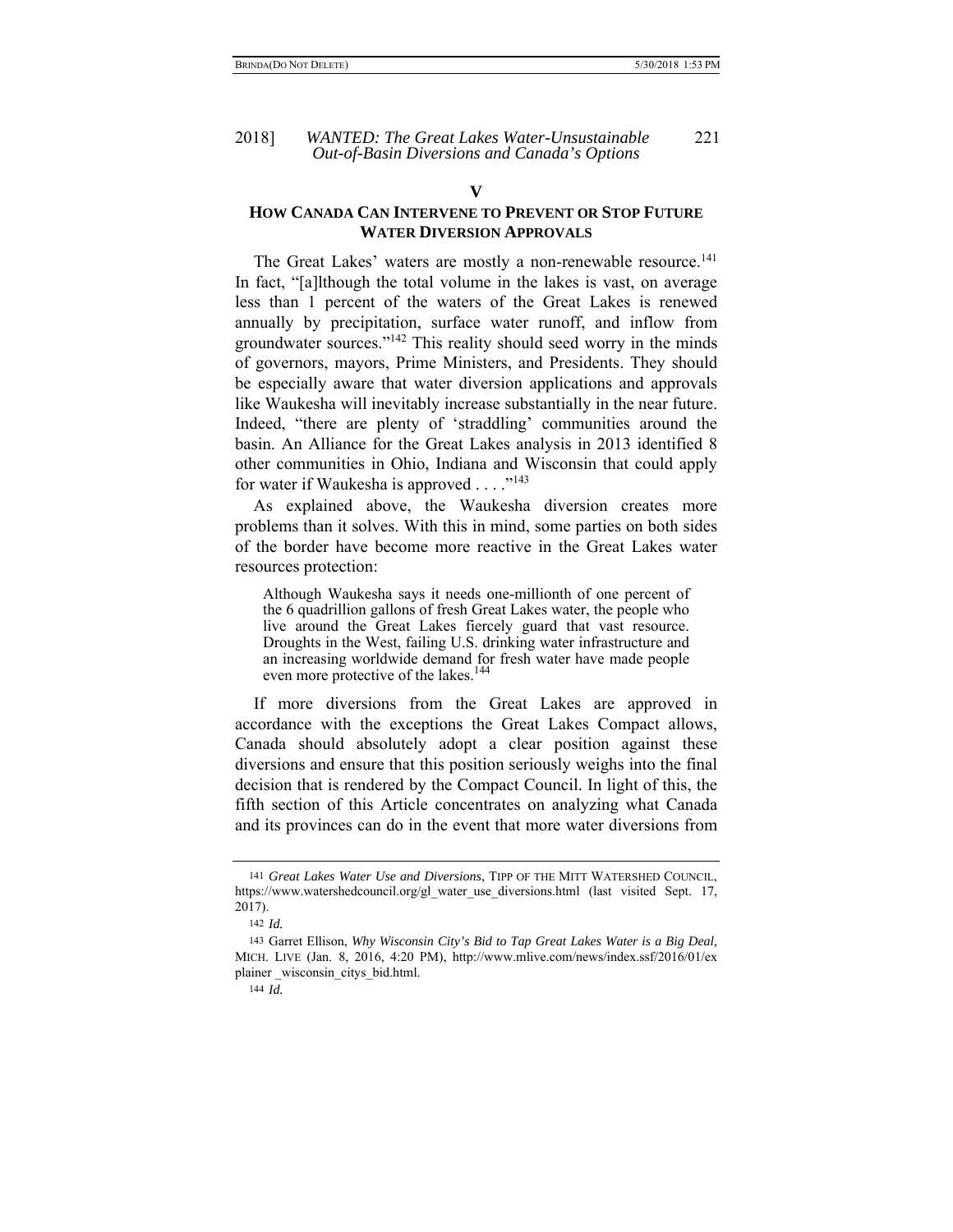the Great Lakes are approved. This section addresses the possibility for mayors to play a substantial role in stopping a water diversion that is already approved by the Compact Council, as illustrated by the Waukesha case. This section also explores the possibility of amending the Boundary Waters Treaty to solve the Great Lakes Compact's flaws that disadvantage Canada in the decision process concerning diversions.

# *A. Mayors Challenging a Diversion Approval*

One of the methods by which Canada can intervene to stop a water diversion that the Great Lakes Compact Council has already approved lies in the hands of the mayors of the Great Lakes cities. This subsection focuses on what is currently occurring in the Waukesha case.

Shortly after the Great Lakes governors unanimously approved the Waukesha diversion proposal in June 2016, the mayors of Great Lakes cities in the United States and Canada openly objected to the approval, taking a stand through the Great Lakes and St. Lawrence Cities Initiative (GLSL Cities Initiative).<sup>145</sup> This binational group of cities,146 including Montréal, Toronto, Milwaukee, and Chicago, among others, asked the governors for a hearing to challenge the approval.<sup>147</sup> The coalition's concerns mainly revolve around the "substance of the Compact Council's decision, the procedures used, and the standards applied in making the decision."148 Specifically, the mayors disagree with the Compact Council's conclusion that the City of Waukesha does not have an alternative to this diversion: the participating mayors believe that the City of Waukesha has not

<sup>145</sup> *See Great Lakes and St. Lawrence Cities Initiative*, GREAT LAKES AND ST. LAWRENCE CITIES INITIATIVE: MAYORS PROTECTING AND RESTORING THE GREAT LAKES & ST. LAWRENCE RIVER, https://glslcities.org (last visited Dec. 20, 2017).

<sup>146</sup> Allison Torrence, *Great Lakes and St. Lawrence Cities Initiative Requests Hearing on City of Waukesha Lake Michigan Water Diversion*, JENNER & BLOCK (Aug. 29, 2016), http://environblog.jenner.com/corporate\_environmental\_l/2016/08/great-lakes-and-st-law rence-cities-initiative-requests-hearing-on-city-of-waukesha-lake-michigan-wat.html (explaining that the GLSL Cities Initiative represents a binational coalition of over 120 U.S. and Canadian mayors and local officials, representing over 17 million people, working to advance the protection and restoration of the Great Lakes and St. Lawrence River).

<sup>147</sup> *Id.*

<sup>148</sup> Chuck Quirmbach, *Waukesha Water Diversion Project Faces Fresh Round of Scrutiny*, WIS. PUB. RADIO (Jan. 9, 2017, 11:15 AM), https://www.wpr.org/waukesha -water-diversion-project-faces-fresh-round-scrutiny.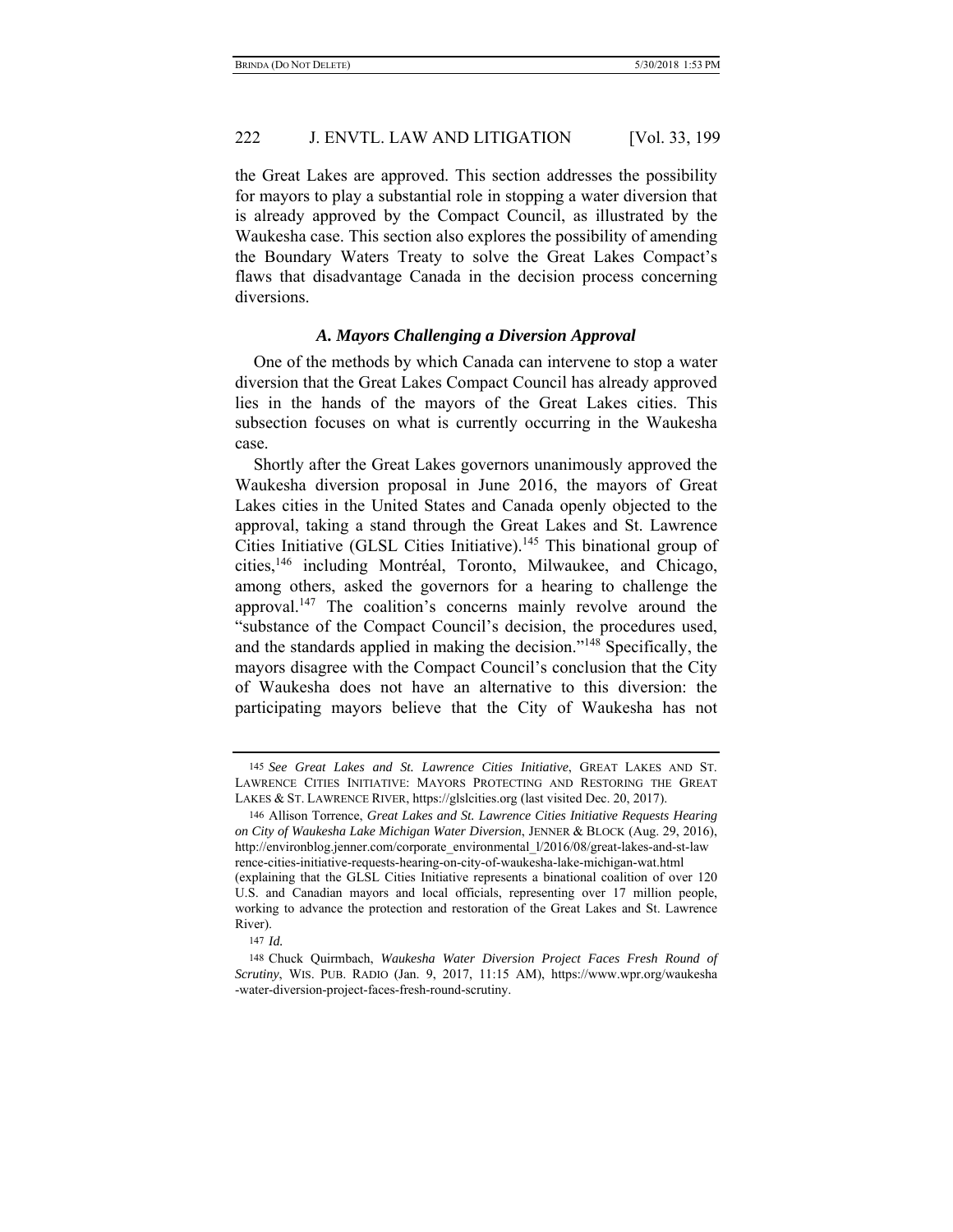#### 2018] *WANTED: The Great Lakes Water-Unsustainable* 223 *Out-of-Basin Diversions and Canada's Options*

proven the no water supply alternative.<sup>149</sup> Mayor John Dickert from Racine, Wisconsin, who is also participating in this group, is particularly worried about "the potential of diminished quality of the water that would flow through the Root River in Racine if the Waukesha water diversion becomes reality."150

The GLSL Cities Initiative has taken steps in the Waukesha case to try to stop the diversion from actually materializing. This example shows how the Great Lakes cities, represented by their mayors, may take a stand and protest the Compact Council's decision.

On August 19, 2016, the GLSL Cities Initiative submitted to the Executive Director of the Compact Council a request for a hearing before the Compact Council regarding the Compact Council's final decision in the matter of the Waukesha diversion proposal.<sup>151</sup> This request was made pursuant to Section 7.3 of the Great Lakes Compact.<sup>152</sup>

The GLSL Cities Initiative has standing to request such a hearing because it falls in the category of "person aggrieved" by the Compact Council's decision, following the meaning of Section 7.3. More specifically, the Compact Council's Final Decision fails to protect the integrity of the Compact.

Allowing a Diversion that is contrary to the strict requirements of the Compact threatens the resource that provides drinking water for 40 million people and is the foundation upon which a strong regional economy is based, to the detriment of the members of the GLSL Cities Initiative.<sup>153</sup>

In a more detailed written statement submitted approximately one month later on September 16, 2016, the GLSL Cities Initiative requested that the Compact Council engage in the following:

<sup>149</sup> CAN. CONSULTING ENG'R, *supra* note 139 (noting that the Mayors' "opposition also hinges on other factors. They suggest Waukesha has other reasonable alternatives for water supply.").

<sup>150</sup> Gary Wilson, *Wisconsin Mayor Makes Emotional Case Against Waukesha Diversion*, GREAT LAKES NOW (Jan. 24, 2017), http://www.greatlakesnow.org/2017/01 /wisconsin-mayor-makes-emotional-case-against-waukesha-diversion/.

<sup>151</sup> *Challenge to Waukesha Diversion Approval & Settlement Agreement with Compact Council*, GREAT LAKES & ST. LAWRENCE CITIES INITIATIVE: MAYORS PROTECTING & RESTORING THE GREAT LAKES & ST. LAWRENCE RIVER, https://glslcities.org /initiatives/basin-management/compact-and-agreement/ (last visited Dec. 20, 2017).

<sup>152</sup> Compact, *supra* note 8, at art. 7, § 7.3(1).

<sup>153</sup> Torrence, *supra* note 146.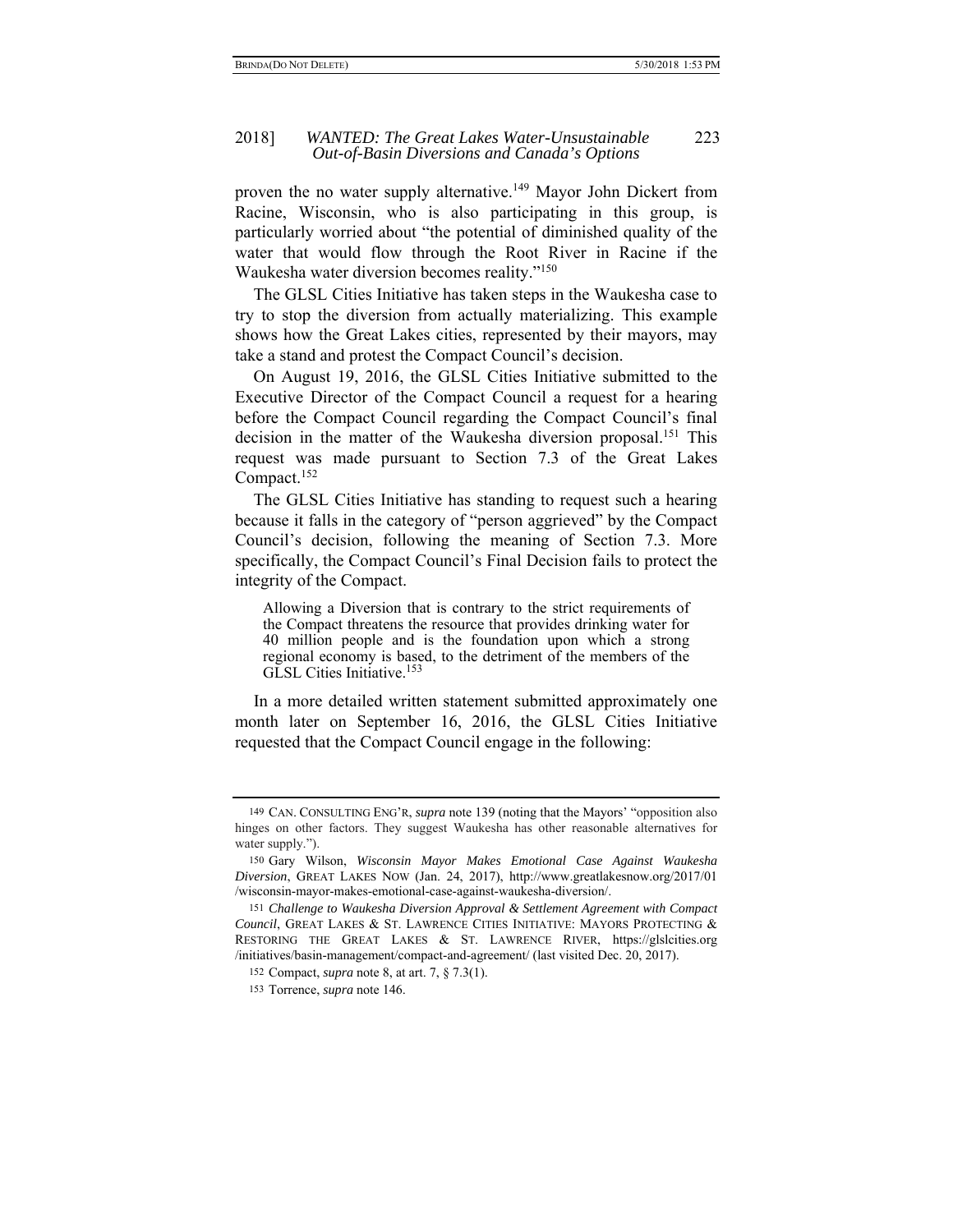• [S]uspend the final decision pending further review, and to reverse it regarding the City of Waukesha's (as the "Applicant") eligibility as a "Community within a Straddling County;"

• [R]estrict the delineated services to be consistent with the City of Waukesha boundaries;

• Apply fundamental principles of contract interpretation and statutory construction to redefine how the Compact and the Compact Council evaluates "no reasonable water supply alternative:"154

• Require supplemental technical analysis, necessarily including a supplemental environmental impact statement, detailing the demand forecasts for a service area consistent with the boundaries of the City of Waukesha, or at the very least the narrowed service area delineated in the Compact Council's final decision;

• [P]ermit additional public comment on the proposed Waukesha diversion;

• [C]onduct a substantive review of the application that takes into account all of the new information accumulated through the previous steps, and determine whether the narrowed proposal still meets the clarified criteria for an exception for a community in a straddling county, while carefully evaluating the impact of the return flow on any water body, among other things;

• [F]ind that the Waukesha diversion proposal satisfy the Compact's exception criteria, and should consequently deny the application, after proper interpretation and due consideration;

• [P]rovide the draft of the final decision for public comment before a final vote is done by the Compact Council, if, after proper interpretation and due consideration the Compact Council finds that the proposal does not meet the criteria for an exception, but finds that the proposal could and should be approved with conditions and/or modifications.155

On October 19, 2016, the Compact Council responded to the GLSL Cities Initiative by providing the mayors with an opportunity to be

<sup>154</sup> It suggests to ensure consistency with the Compact by considering whether an alternative would be allowed under the existing regulations, whether an alternative is consistent with existing permitted water uses and criteria in the region or with routinelypermitted exemptions granted by regulators, and whether an alternative is feasible. FINAL DECISION, *supra* note 107, at 12.

<sup>155</sup> Letter from Jill M. Hutchison, Jenner & Block, to the Exec. Dir. of the Great Lakes-St. Lawrence River Basin Water Res. Council, Written Submission and Hearing re Final Decision in the Matter of the App. by the City Waukesha, Wisconsin for a Diversion of Great Lakes Water, No. 2016-1 (Sept. 16, 2016), https://glslcities.org/wp-content /uploads/2015/11/Cities-Initiative-Letter-to-Compact-Council-9-16-16.pdf.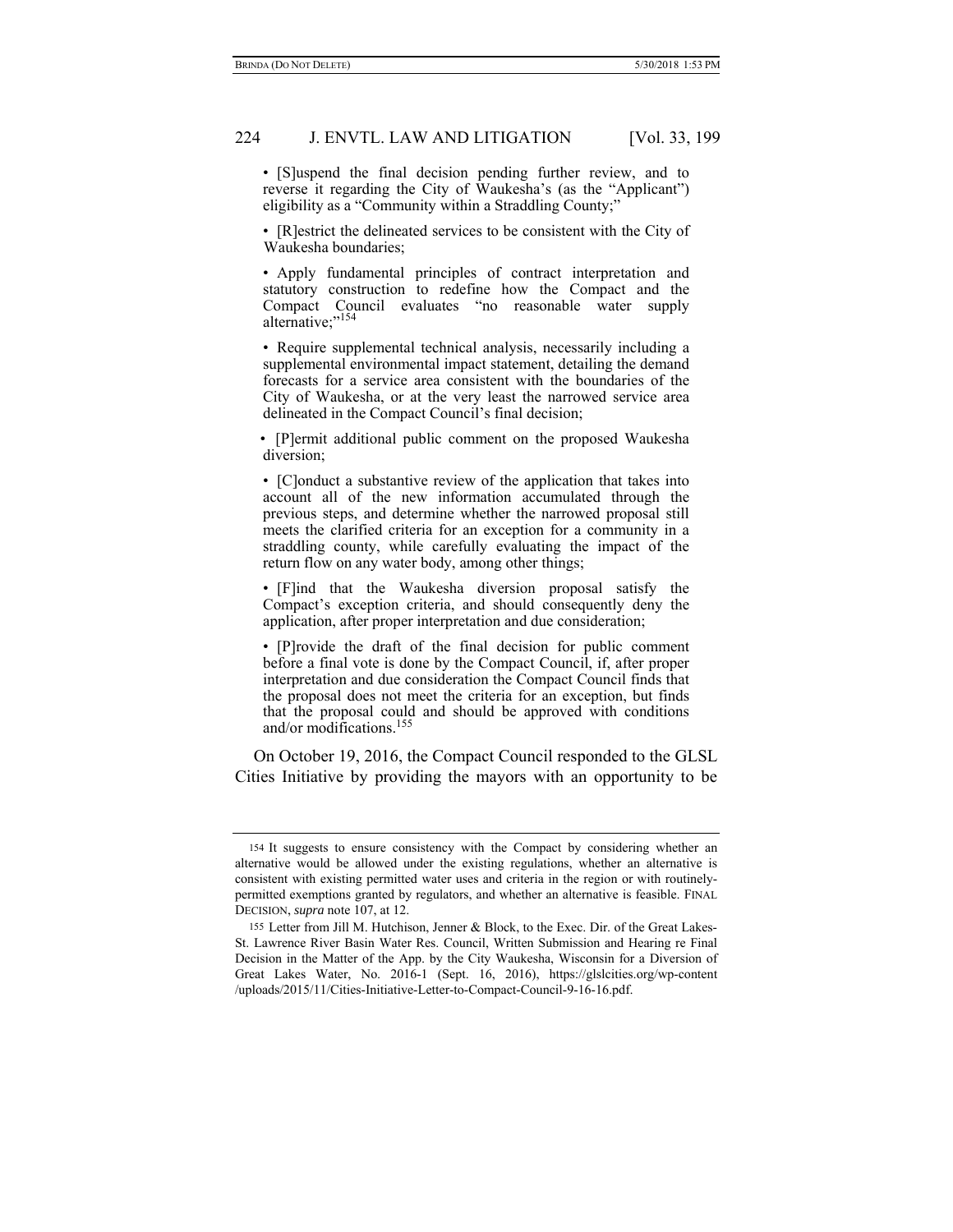#### 2018] *WANTED: The Great Lakes Water-Unsustainable* 225 *Out-of-Basin Diversions and Canada's Options*

heard regarding their detailed written statement.<sup>156</sup> The Counsel requested that the GLSL Cities Initiative submit a substantive brief on its written statement's brief points, a showing that the group represents an "aggrieved person," and the reasons why the Compact Council should allow oral argument.<sup>157</sup>

On December 19, 2016, the GLSL Cities Initiative submitted a supplement to the written statement in furtherance of the GLSL Cities Initiative's request for a hearing and the Compact Council's consideration.158 In this document, GLSL Cities Initiative presents its previously stated requests and arguments in more detail.<sup>159</sup> More specifically, the GLSL Initiative's main affirmations are that: (I) the GLSL Cities Initiative is an aggrieved person, with standing to challenge the final decision under the Compact; (II) issues raised by the GLSL Cities Initiative are timely, and reliance on documents outside the record supplied by the Compact Council is appropriate because of failures in the Compact Council's process in reviewing the Waukesha diversion application; (III) the GLSL Cities Initiative is entitled to an in-person hearing on the issues raised in the written statement; and (IV) in addition to the significant procedural and precedential concerns raised by the Waukesha diversion decision, the final decision includes specific errors of law and fact that should be resolved by the Compact Council.<sup>160</sup>

On December 23, 2016, the Compact Council responded to the GLSL Cities Initiative, summarizing the steps undertaken by all parties so far and informing the group of mayors that it granted the City of Waukesha's recent request to have the opportunity to participate in the hearing process as a party.<sup>161</sup>

<sup>156</sup> Letter from David Naftzger, Exec. Dir. of the Great Lakes-St. Lawrence River Basin Water Res. Council, to Jill M. Hutchison, Jenner & Block, Re: Final Decision on Application by the City of Waukesha: Request for Hearing (Oct. 19, 2016) (on file with author).

<sup>157</sup> *Id.*

<sup>158</sup> Memorandum from Jill M. Hutchison, Jenner & Block, to Exec. Dir. of the Great Lakes-St. Lawrence River Basin Water Res. Council, on Supplement to Written Statement in Furtherance of Request for Hearing and Compact Council Consideration (Dec. 19, 2016) (on file with author).

<sup>159</sup> *Id.*

<sup>160</sup> *Id.*

<sup>161</sup> Letter from David Naftzger, Exec. Dir. of the Great Lakes-St. Lawrence River Basin Water Res. Council, to Paul G. Kent, Stafford Rosenbaum LLP and Jill M. Hutchinson, Jenner & Block, Re: Final Decision on Application by the City of Waukesha: Hearing Process (Dec. 23, 2016) (on file with author).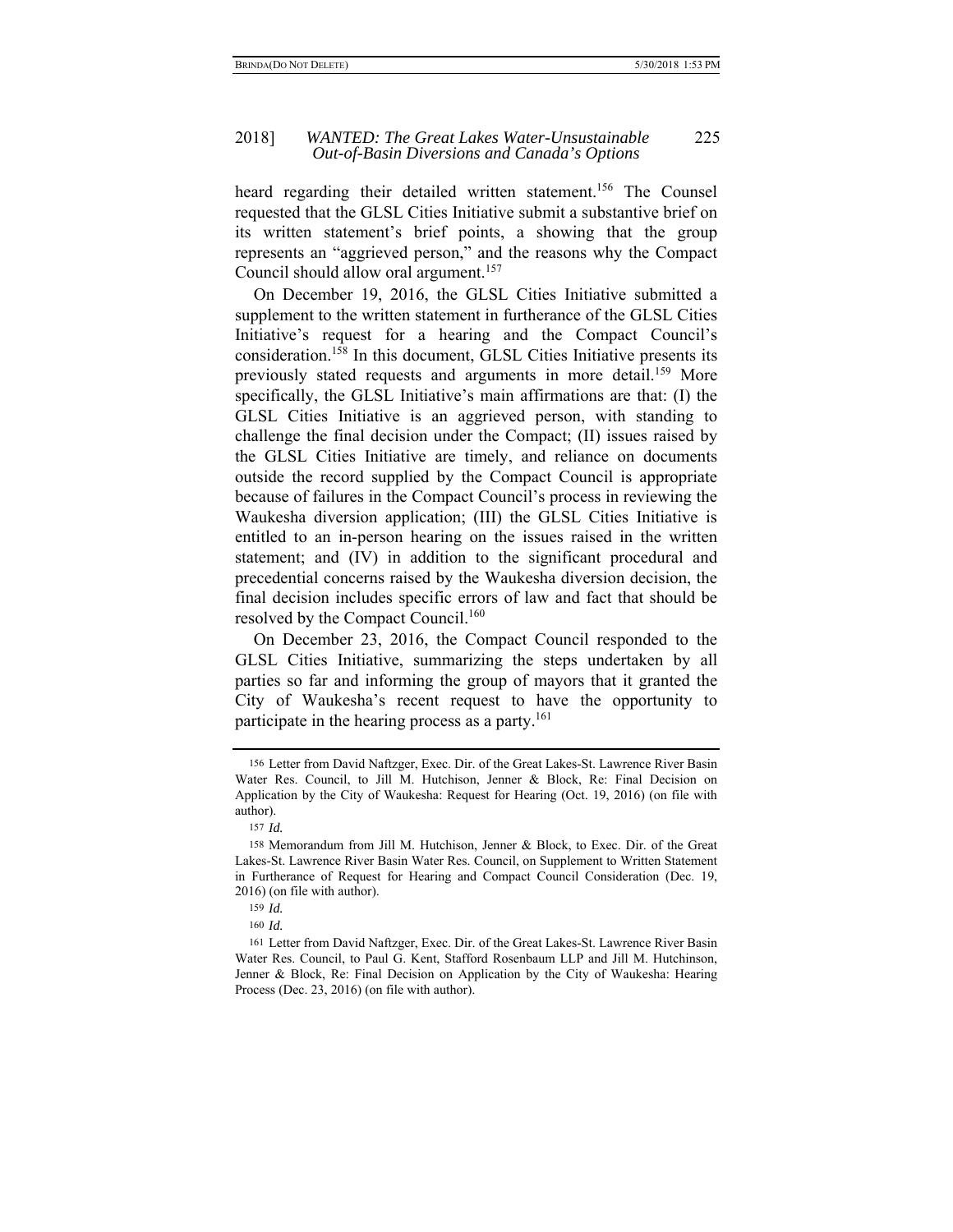On January 23, 2017, the City of Waukesha submitted a response to the GLSL Cities Initiative's request for a hearing, revealing its arguments against the GLSL Cities Initiative's statements. More precisely, the City of Waukesha stated that:

(I) The Cities Initiative lacks standing to challenge the Council's approval of the diversion;

(II) The Council's reductions of the service area and associated withdrawal volume did not require a new public comment period;

(III) The Council's designation of the water service area is fully consistent with the Compact;

(IV) The Council's decision protects the Great Lakes from cumulative impacts and adverse precedent;

(V) The Council properly determined that Waukesha has no reasonable water supply alternative;

(VII) The Council properly determined that the return flow met the Compact standards.<sup>16</sup>

The GLSL Cities Initiative responded to this on February 6, 2017, adding to its previous detailed brief that, in relevant part: (1) the Compact Council should have reopened the public comment period after reducing the service area and associated water volume in the Waukesha application; (2) Waukesha's suggestion that a community within a straddling county, or any other community withdrawing Great Lakes water, has no fixed bounds on its service area and may provide water to any physically connected area is unfounded and would eviscerate the Compact; and (3) Waukesha's efforts to minimize the adverse impacts of the Root River discharge are unpersuasive.163 Following this response, the Compact Council gave public notice under the Compact that the Compact Council would be meeting to hear oral argument as part of the hearing process on March 20, 2017.164

<sup>162</sup> Letter from Paul G. Kent, Stafford Rosenbaum LLP, to Peter Johnson, Deputy Director of the Great Lakes Compact Council, Re: City of Waukesha's Response to the Cities Initiative Request for a Hearing (Jan. 23, 2017) (on file with author).

<sup>163</sup> Memorandum from Jill M. Hutchinson, Jenner & Block, to Exec. Dir. Of the Great Lakes-St. Lawrence River Basin Water Res. Council, Re: Reply in Support of Request for Hearing re Final Decision in the Matter of the Application by the City of Waukesha, Wisconsin for a Diversion of Great Lakes Water, No. 2016-1 (Feb. 6, 2017) (on file with author).

<sup>164</sup> Public Notice on behalf of the Great Lakes-St. Lawrence River Basin Water Resources Council to hear Oral Argument as part of the hearing process initiated in response to the Great Lakes and St. Lawrence Cities Initiative's Request for Hearing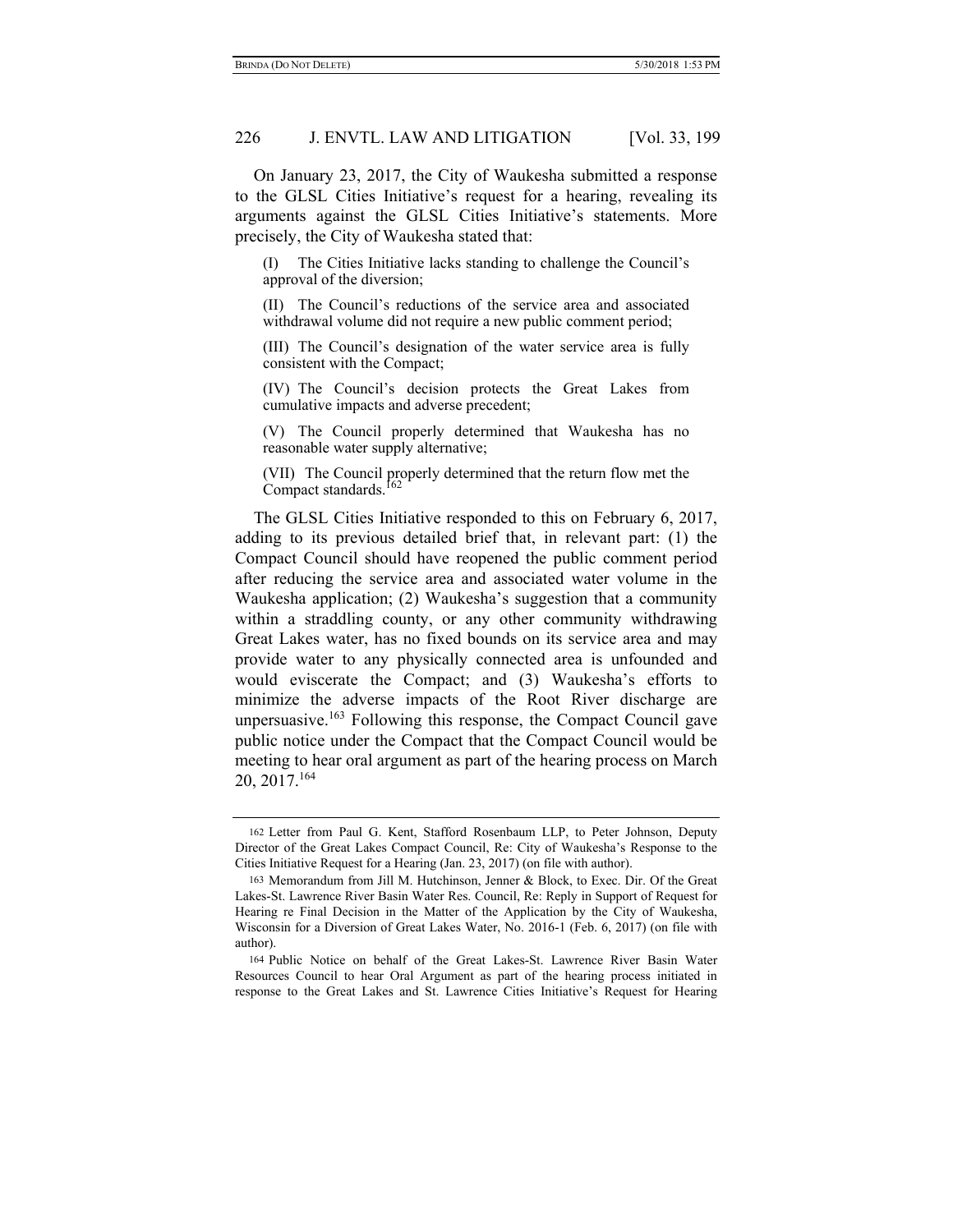At the close of arguments, the Compact Council "took the matter under advisement," and indicated that the Compact Council would likely issue a written decision in early May 2017.<sup>165</sup> On April 20, 2017, the Compact Council "decided to not reopen or modify the decision allowing the Waukesha diversion."166

Because the Compact Council did not grant the GLSL Cities Initiative the revision the group of mayors was hoping for, the binational coalition could head to court. Indeed, under the Great Lakes Compact, the governors are the decision makers, but the mayors can nevertheless lead a powerful intervention by challenging the Compact Council's decision through the court system. However, the Compact does not allow an aggrieved party to immediately file a lawsuit, as the first step is for a party to appear in front of the Compact Council,<sup>167</sup> which, in the case of Waukesha, occurred on March 20, 2017.<sup>168</sup>

In August 2017, the Great Lakes mayors opted not to pursue a legal remedy to attempt to overturn or revise the decision made by the Great Lakes governors, granting Waukesha's water diversion request from Lake Michigan.<sup>169</sup> Instead, the Compact Council agreed to create and collaborate with an advisory committee that would update procedures regarding potential water diversion requests to come.<sup>170</sup> This outcome is interesting because it opens the door for greater collaborative governance. Now, a wider group of stakeholders can actively participate in the decision process concerning future Great

regarding the Compact Council's Final Decision in the matter of the Application by the City of Waukesha, Wisconsin for a Diversion of Great Lakes Water, No. 2016-1 (Feb. 17, 2017), http://greatwateralliance.com/wp-content/uploads/2017/02/march-20-2017-public -notice.pdf.

<sup>165</sup> Allison Torrence, *Great Lakes Compact Council Holds Hearing on Cities Initiative Challenge to Waukesha Diversion of Lake Michigan Water*, JENNER & BLOCK (Mar. 22, 2017), http://environblog.jenner.com/corporate\_environmental\_l/2017/03/great-lakes-com pact-council-holds-hearing-on-cities-initiative-challenge-to-waukesha-diversion-of-la .html.

<sup>166</sup> Susan Bence, *Compact Council Rejects Request to Reconsider Waukesha Water Decision*, WUWM 89.7 (Apr. 20, 2017), http://wuwm.com/post/compact-council-rejects -request-reconsider-waukesha-water-decision#stream/0.

<sup>167</sup> Compact, *supra* note 8, at art. 7, § 7.3(1).

<sup>168</sup> Bence, *supra* note 166.

<sup>169</sup> Gary Wilson, *Great Lakes Mayor Drop Legal Threat on Waukesha Diversion*, GREAT LAKES NOW (Aug. 3, 2017), http://www.greatlakesnow.org/2017/08/great-lakes -mayors-drop-legal-threat-waukesha-diversion/.

<sup>170</sup> *Id.*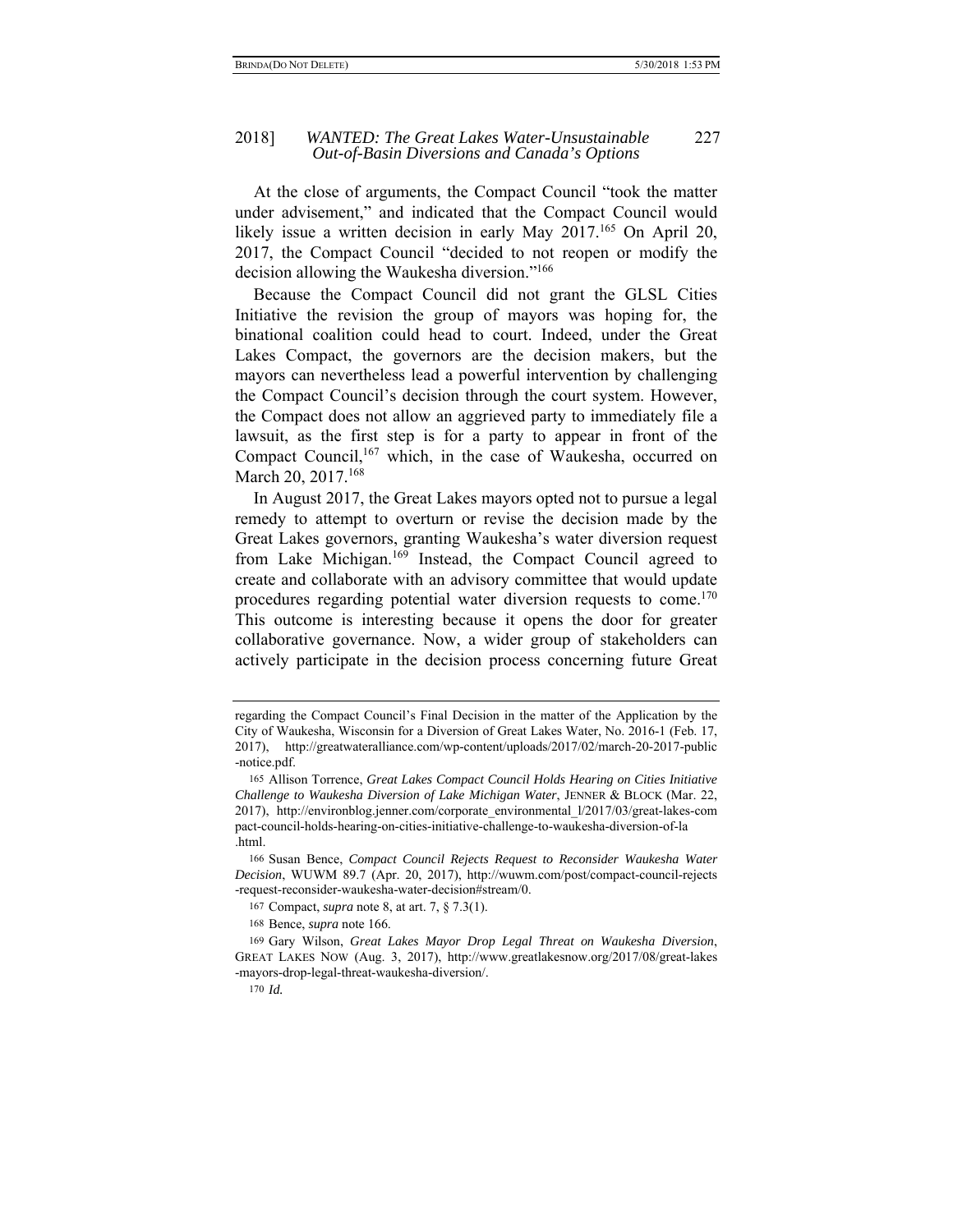Lakes water diversions, regardless of whether they are intra-basin or out-of-basin transfers.

Through the GLSL Cities Initiative, the Great Lakes mayors from both sides of the border can actively intervene to attempt to stop the Great Lakes diversions towards cities such as Waukesha. This course, among other Compact Council activities, represents a step forward in attaining a greater inclusion of municipal governments in the diversion approval process. By regrouping into a binational coalition and taking a clear stand on the Waukesha diversion, the mayors are requesting that the Compact Council treat them as central stakeholders rather than impassive bystanders to the Compact Council's decisions.

In order to reduce the possibilities of unsustainable management of the Great Lakes (which, in this case, translates through water diversions), Canada should support this type of expression of local governance. Indeed, "[c]ross-border environmental cooperation between local governments is increasingly becoming a vital instrument for managing the waters of the Great Lakes Basin and a vital component in managing the bilateral environmental relations between Canada and the United States which were once the exclusive domain of federal governments."171 Where the Compact Council does not grant the GLSL Cities Initiative's requests and it goes to court, it could be "an ideal opportunity to formally embed local governments within the governance structures in recognition of their growing participation in, and contribution to, the management of a shared and treasured ecosystem."172

# *B. Amending the Boundary Waters Treaty*

Rather than simply relying on the mayors of the Great Lakes cities to act, Canada should amend the Boundary Waters Treaty to prevent future water diversions from the Great Lakes Basin. The United States and Great Britain (on behalf of the Dominion of Canada) formed the Boundary Waters Treaty in 1909, in order to resolve border-straddling water resources issues, including those concerning

<sup>171</sup> GREAT LAKES: LESSONS IN PARTICIPATORY GOVERNANCE 127 (Velma I. Grover & Gail Krantzberg eds., 2012).

<sup>172</sup> *Id.*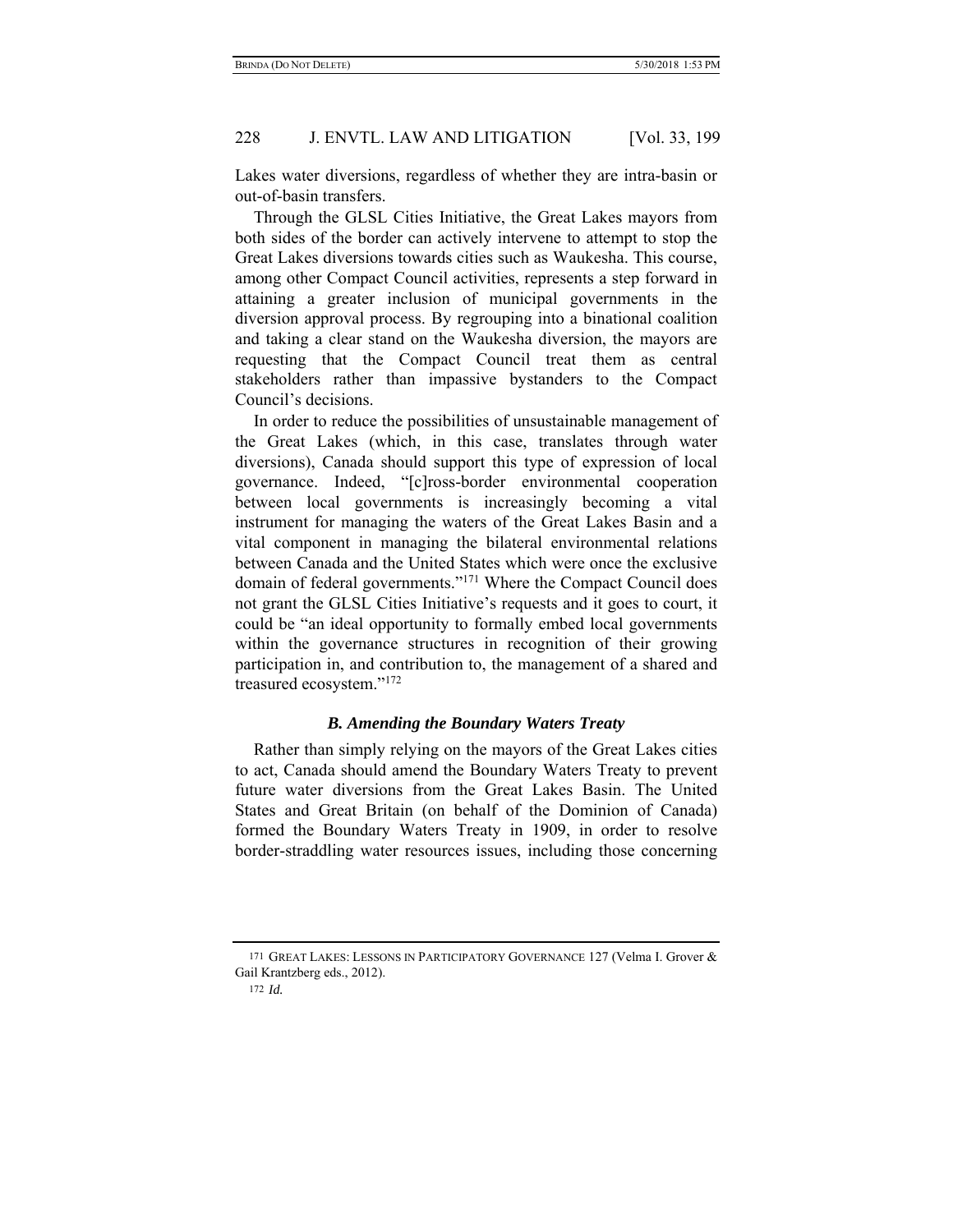#### 2018] *WANTED: The Great Lakes Water-Unsustainable* 229 *Out-of-Basin Diversions and Canada's Options*

the Great Lakes.173 This treaty's provisions created the International Joint Commission (IJC).<sup>174</sup> The IJC is composed of three U.S. commissioners and an equal number of Canadian Commissioners.175 In theory, the IJC is relatively powerful; it "has the authority, if directed by the two federal governments, to arbitrate disputes involving diversions and construction projects that affect the level and flow of boundary waters on the other side of the border."<sup>176</sup> Additionally, the United States and Canadian federal governments require the IJC to periodically report on water management issues that relate to the Boundary Waters Treaty.177

Despite the Treaty's seemingly good intentions, it lacks comprehensiveness in its dispositions and structure, which consequently, greatly limit its ability to ensure the Great Lakes' efficient management.

The Treaty does not include tributaries (e.g., rivers flowing into the Great Lakes) or groundwater. Further, among the Great Lakes, Lake Michigan is wholly situated within the United States (although Lake Huron and Lake Michigan are hydrologically one unit). Second, the Treaty is limited to managing uses affecting levels and flows. Lastly, because it is a Treaty among the two federal governments, it does not formally include the states, provinces, First Nations, Tribes, or other governments.178

One theory suggests the need to amend the Boundary Waters Treaty in order to solve the serious issues stemming from the numerous flaws of the Great Lakes Agreement.<sup>179</sup> The Great Lakes-St. Lawrence River Basin Sustainable Water Resources Agreement

<sup>173</sup> Treaty Between the United States and Great Britain Relating to Boundary Waters, and Questions Arising Between the United States and Canada, U.S.-Eng., May 5, 1910, 36 Stat. 2448.

<sup>174</sup> *Id.* at art. VII.

<sup>175</sup> *Id.*at art. VIII.

<sup>176</sup> WHOSE DROP IS IT, ANYWAY?: LEGAL ISSUES SURROUNDING OUR NATION'S WATER RESOURCES 170 (Megan Baroni ed., 2012).

<sup>177</sup> *Id.*

<sup>178</sup> *Id.* 

<sup>179</sup> *See generally* Paul Shugar, *A Troubled Agreement for Troubled Waters: How an Amended Boundary Waters Treaty Can Solve the Great Lakes Agreement's Fatal Flaws*, 3 GLOBAL BUS. L. REV. 251 (2013) (explaining how an amendment of the Boundary Water Treaty of 1909 would provide a uniform approach to regulating the Great Lakes so Canada and the United States will follow the same rules regarding water withdrawals and diversions).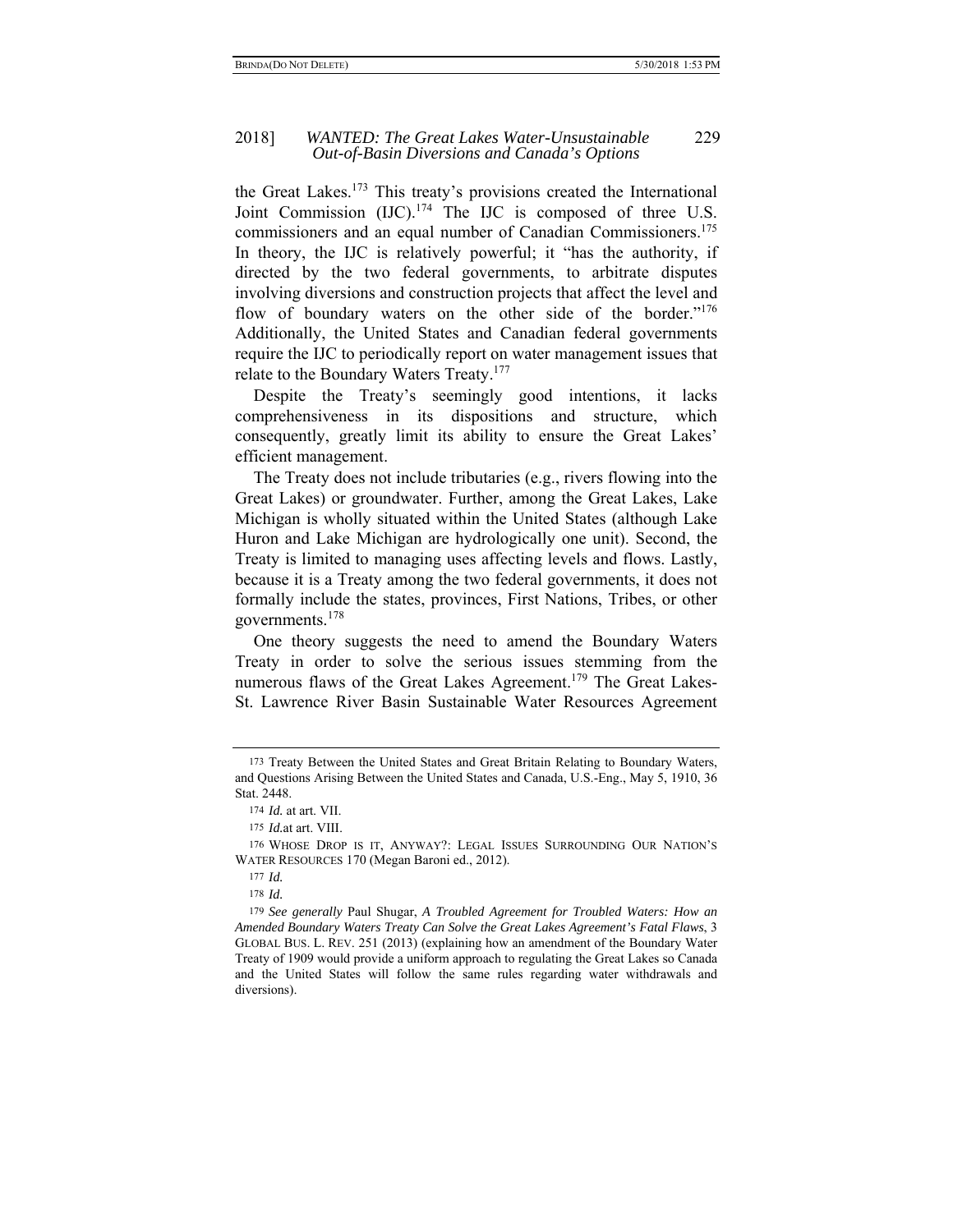(the Agreement), alongside the Compact, resulted from years of negotiations between the United States and Canada.180 The Agreement's main points first include prohibiting new diversions from the Great Lakes Basin while nevertheless permitting strictly regulated exceptions for bordering communities to extract water for their public-water supplies, but those exceptions would be strictly regulated.181 Further, the Agreement aims to ensure that the economic development is balanced with sustainable water uses in order to engage in responsible Great Lakes water management.<sup>182</sup> Additionally, the Agreement focuses on ensuring that the management of these transboundary water resources reflects the fact that they represent a shared public treasure.183 Consequently, strong public involvement should be allowed in the implementation of this agreement.184

The Compact, which highlights these principles in its dispositions, was federally ratified in 2008 by the U.S. states, "to support the U[nited] S[tates] side of the Agreement."185 In Ontario, the *Safeguarding and Sustaining Ontario's Water Act*186 (SSOWA) implemented the Great Lakes Agreement in the Canadian province of Ontario (it became law in 2007), while the Québec *Act to Affirm the Collective Nature of Water Resources and Provide for Increased Water Resources Protection*<sup>187</sup> implemented the Agreement in the Canadian province of Québec, and became law in 2011.<sup>188</sup>

When it comes to possible diversions, however, the Agreement has noticeable and serious flaws. Not only does it afford too much autonomy to the states and provinces when it comes to setting water withdrawal standards, but it also "fails to address the inequality

185 *Id.*

<sup>180</sup> These negotiations were initiated after the province of Ontario's premier granted a license in 1998 that allowed a Canadian company to export 150-million gallons of Lake Superior water for a year for bottling in Asia. *Id.* at 267. "After the premier canceled the license under public pressure, the U.S. and Canadian governments studied the issue and proposed what became the Great Lakes Agreement on December 13, 2005." *Id.*

<sup>181</sup> *Id.* at 267–68.

<sup>182</sup> *Id.* at 268.

<sup>183</sup> *Id.*

<sup>184</sup> *Id.*

<sup>186</sup> Safeguarding and Sustaining Ontario's Water Act, 2007, S.O. 2007, c. 12–Bill 198 (Can.).

<sup>187</sup> Act to Affirm the Collective Nature of Water Resources and Provide for Increased Water Resource Protection, CQLR, c. C-6.2 (Can.).

<sup>188</sup> Shugar, *supra* note 179, at 271.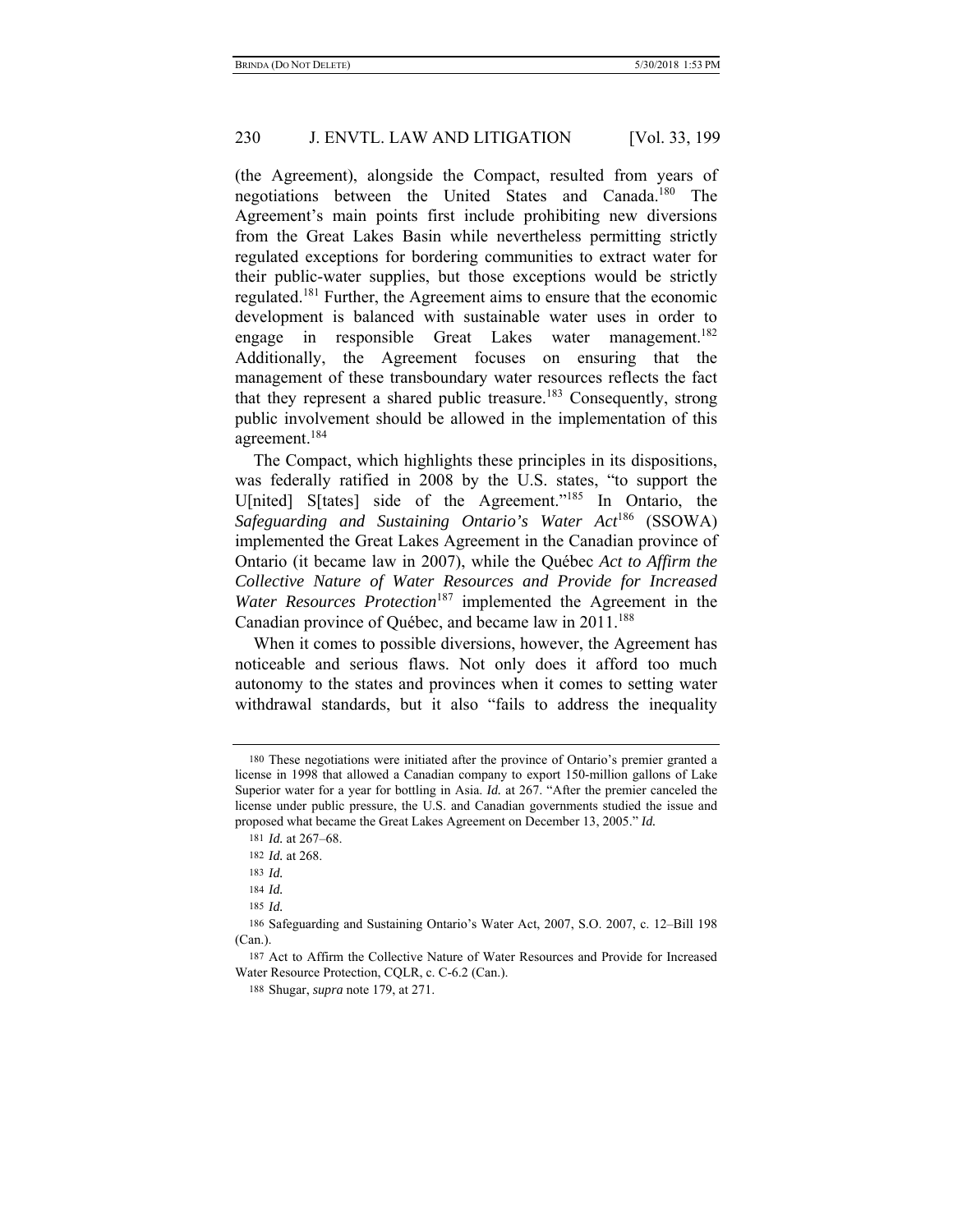#### 2018] *WANTED: The Great Lakes Water-Unsustainable* 231 *Out-of-Basin Diversions and Canada's Options*

existing diversions create, and allows different standards on both sides of the border to govern the implementation of future diversions."189 In fact, the Agreement allows its member states and provinces to "place their own respective economic interests over the Region's economic interests as a whole."190 This leads to tremendous imbalance with regard to diversions in the United States' and Canadian governments. "While the SSOWA and the Act to Affirm both ban Ontario and Quebec from starting new diversions from the Great Lakes, the Compact allows communities located outside the Basin or straddling the Basin's border to pursue diversions under the Compact's vague regulations governing the process."<sup>191</sup> This is especially worrisome because neither the Canadian federal government, the Canadian provinces, nor the IJC have the power to veto diversion projects that are approved by the Compact.192

The information above demonstrates just how incoherent and unsustainable the implementation—notably through the Compact—of the Great Lakes Agreement really is. Amending the Boundary Waters Treaty constitutes one of the most plausible methods that could help deal with this imbalance. Mainly, "an amended Boundary Water Treaty must fix the Agreement's failure to address existing diversions and to set standards for future diversions that member states and provinces must abide by."193 Although it may be politically impossible for Canada to request that current diversions in the States be halted, the amendment should require the United States to guarantee that they will never increase diversions, such as the one providing water for the city of Chicago, even in case of drought and other water shortages. Additionally, there should be a compensation destined to fix the resulting inequality of access to the Great Lakes water resources, to which both nations are entitled.<sup>194</sup>

As previously discussed, neither the Canadian federal government nor the Canadian provinces have a veto power that could allow them to prevent water diversions approved by the U.S. governors under the Great Lakes Compact. This disparity in power is absolutely inconceivable: the fact that, contrary to the Canadian legislation

189 *Id*. at 272. 190 *Id.* 191 *Id.* at 275. 192 *Id.*

<sup>193</sup> *Id.* at 283.

<sup>194</sup> *Id.* at 284.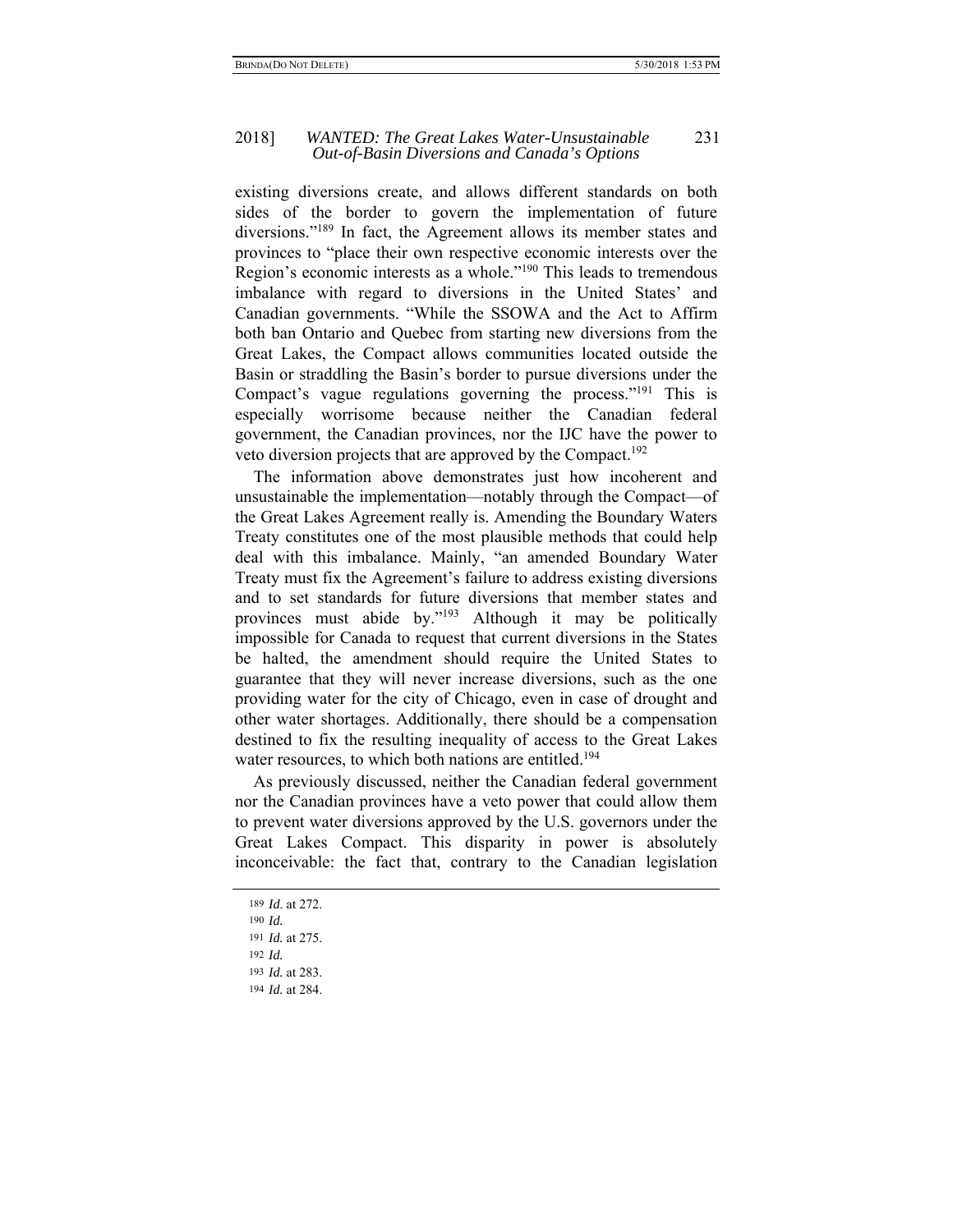implementing the Agreement, the Compact allows U.S. states to grant new diversions outside the Basin completely undermines the widely undisputable interconnectivity of the Great Lakes and their tributaries. Therefore, the amended Boundary Water Treaty must absolutely be rid of any form of advantages given to the United States when it comes to granting new diversions under the Compact.

Finally, "[o]nly when all the Great Lakes states and provinces are subject to the same regulations governing diversions will the freedom to use the Great Lakes be properly regulated to ensure a tragedy of the commons does not occur."195 By imposing and monitoring the same restrictions in Canada and the United States, the parties remain loyal to the "symbiotic relationship between water supplies and the economies they fuel."196 This would be a powerful step towards a comprehensively sustainable management of the binational Basin.

### **CONCLUSION**

The Great Lakes-St. Lawrence River Basin truly represents one of North America's most invaluable assets. The Great Lakes' visible richness nevertheless remains vulnerable to climate change and the growing population's water needs. Because the Great Lakes constitute the environmental and economic strength of the northeastern United States, and southeastern Canada, the countries must implement and rigorously apply transboundary instruments to conserve the Basin's integrity.

Although legal authorities such as the Great Lakes-St. Lawrence River Water Resources Compact are supposed to uphold the protection of such a rich ecosystem, this Article demonstrates that they fail to ensure proper management of these abundant, yet fragile, water resources. The most recent proof of such failure is the approval of the Waukesha water diversion, which opens the door to a wide array of out-of-basin water transfers in the decades to come. As water depletion and contamination increase and urban populations grow, the Great Lakes will most likely be considered by many interested parties

<sup>195</sup> *Id.* at 284−85. "[N]otion of Commons is 'the idea that through our public institutions we recognize shared humanity and natural resources to be preserved for future generations.'" Melissa Kwaterski Scanlan, Jodi Habush Sinykin & James Krohelski, *Realizing the Promise of the Great Lakes Compact: A Policy Analysis for State Implementation,* 8 VT. J. ENVTL. L. 39, 41 (2006) (citing MAUDE BARLOW & TONY CLARK, BLUE GOLD: THE FIGHT TO STOP THE CORPORATE THEFT OF THE WORLD'S WATER 9 (2002)).

<sup>196</sup> Paul Shugar, *supra* note 179, at 286.